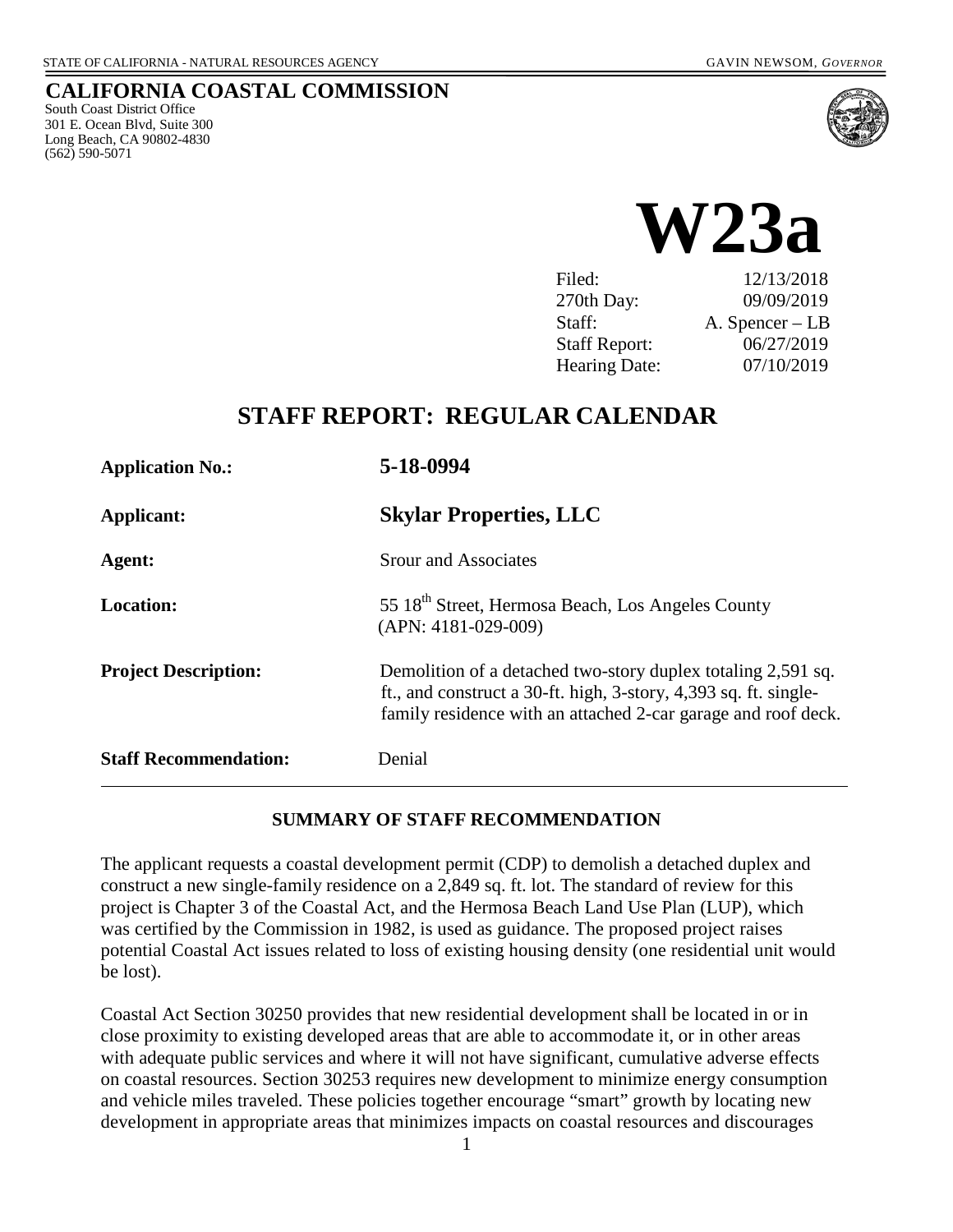residential sprawl in more rural or sparsely populated areas that are not adequately developed to support new residential development and where coastal resources could be threatened. Although the Coastal Act does not authorize the Commission to regulate or require affordable housing, Section 30604(f) directs the Commission to encourage low- and moderate-income housing opportunities.

LUP Sections IV.B and IV.C contain broad goals and policies regarding the maintenance of existing housing stock. Section IV.B highlights the primary goal of maintaining the existing housing stock, while Section IV.C contains policies to continue the existing mix of low, medium, and high density areas. In addition, Section IV.C policies state that the zoning code (the relevant portion of which was adopted into the certified LUP as Appendix G) shall define the building standards for the different residential zones. The project site is located in an area designated as medium-density residential zone on a lot designated Limited Multiple-Family Residential (R-2B) by the City's certified LUP. The certified LUP allows single-family and two-family residences in areas that fall within the medium density zone. In addition, the certified development standards in the LUP allow one residential unit per 1,200 sq. ft. of lot area, which would permit two residential units on the 2,849 sq. ft. lot. The project site is located in a developed area characterized by duplexes and multi-family residences that has adequate public services and access to public transportation (thereby minimizing traffic and related impacts), and is relatively safe from sea-level rise for the foreseeable future; therefore, it is appropriate and desirable to concentrate, and at the very least, maintain housing density at this location, consistent with Sections 30250 and 30253 of the Coastal Act.

The City implemented a zoning code update in 1986, after the City's LUP was certified by the Commission, which increased the minimum lot area required per residential unit from 1,200 sq. ft. to 1,750 sq. ft. in the R-2B zone. The applicant contends that the City's current zoning code prevents the construction of more than one unit on the subject site. The discrepancy between the City's zoning code and the certified LUP should be addressed through an LUP amendment. However, the City has not yet applied for one and the Commission has not been provided with an opportunity to review the change in the City's zoning code for consistency with the Coastal Act. Therefore, with regard to approving or denying a CDP for the proposed project, the Coastal Act remains the standard of review and the City's *certified* LUP, which has been reviewed for consistency with the Coastal Act and approved by the Commission, is used as guidance, not the City's uncertified zoning code.

In addition, the City approved an Accessory Dwelling Unit (ADU) ordinance in 2018 that prohibits the construction of ADUs or Junior ADUs (JADUs) on residentially-zoned lots less than 4,000 sq. ft. The City's lot size requirement—which, again, has not been certified and is not the standard of review for this CDP application—severely restricts opportunities to construct an ADU or a JADU on residential lots within the City's coastal zone, and poses a potential problem regarding the maintenance of existing coastal zone housing stock. In this case, the applicant applied to the City for approval of a JADU in conjunction with the proposed single-family residence. The City denied the JADU proposal because the proposal was inconsistent with the uncertified ADU ordinance.

In this case, the proposed project is not consistent with Sections 30250 and 30253 of the Coastal Act because the project, when viewed cumulatively with other similar projects in the area, does not concentrate development in appropriate areas that can accommodate it, and could result in cumulative adverse effects to coastal resources. The certified LUP policies, to maintain existing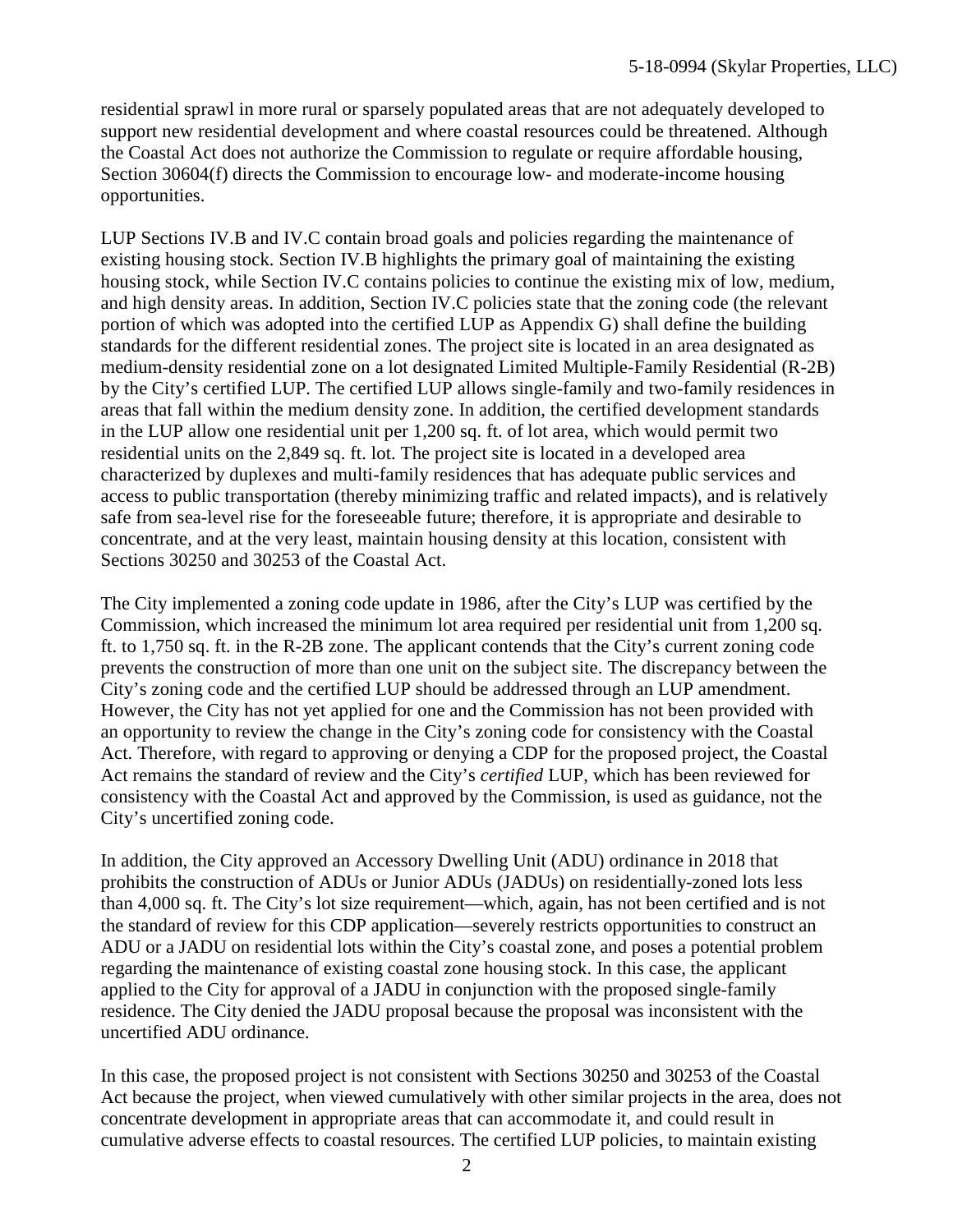housing stock and diversified housing options, support and are consistent with the priority in Chapter 3 of the Coastal Act to concentrate development in appropriate areas. Furthermore, there are feasible alternatives- such as constructing a new duplex or constructing a single-family residence with an ADU- that would maintain two residential units and be consistent with the Coastal Act and the certified LUP. Overall, the City used uncertified polices (the local zoning code) to determine that a duplex is not appropriate development on the subject lot, which contradicts the certified LUP; therefore, the project could prejudice the City's ability to develop an LCP that is consistent with the Coastal Act. Accordingly, staff recommends that the Commission deny the proposed project.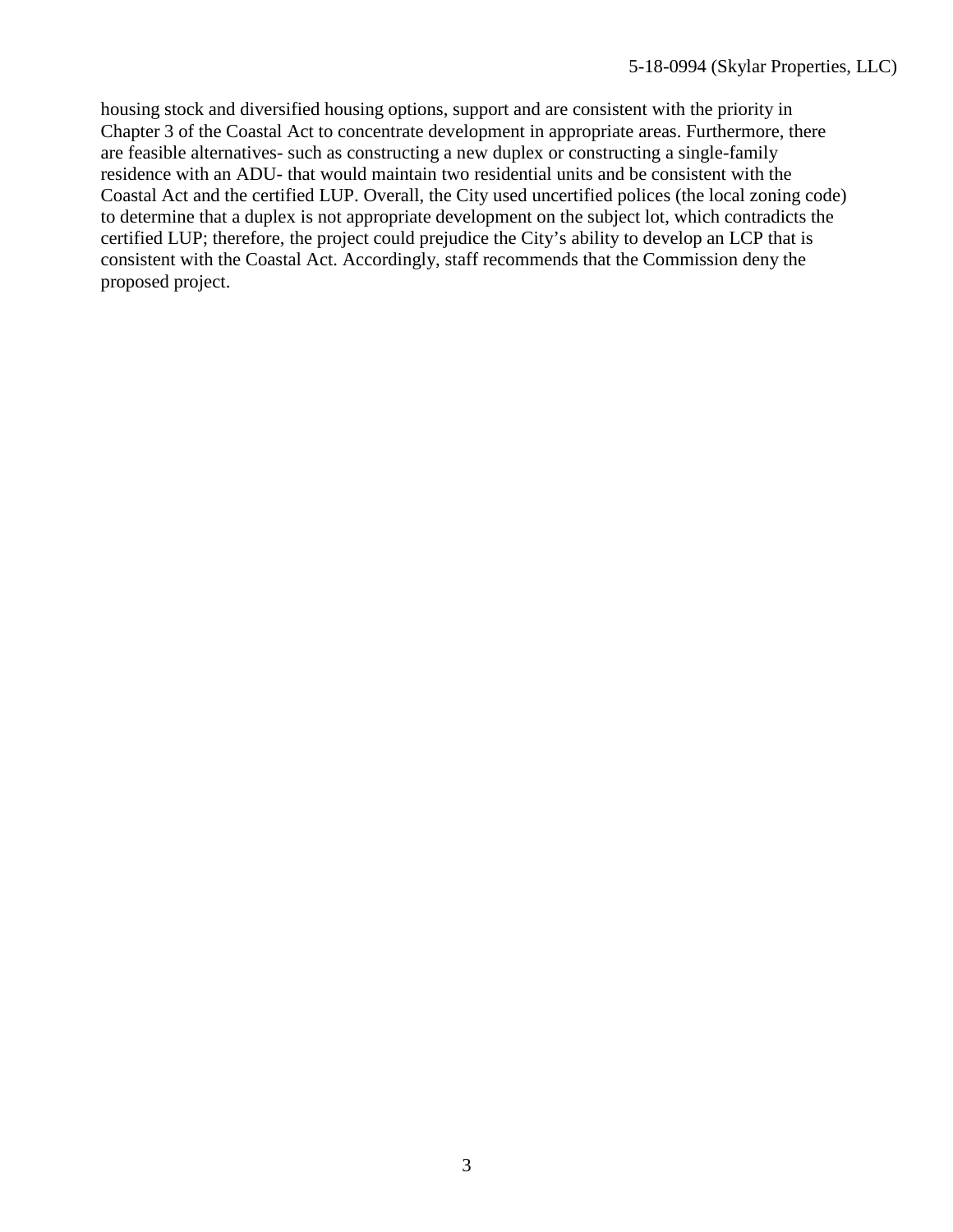# **TABLE OF CONTENTS**

| L.  |  |
|-----|--|
| II. |  |
|     |  |
|     |  |
|     |  |
|     |  |
|     |  |
|     |  |
|     |  |

## **APPENDICES**

[Appendix A –Commission Approvals of Residential Housing Density Reduction Projects](#page-20-0)

### **[EXHIBITS](https://documents.coastal.ca.gov/reports/2019/7/w23a/w23a-7-2019-exhibits.pdf)**

[Exhibit 1 – Vicinity Map and Project Location](https://documents.coastal.ca.gov/reports/2019/7/w23a/w23a-7-2019-exhibits.pdf)

[Exhibit 2 – Project Plans](https://documents.coastal.ca.gov/reports/2019/7/w23a/w23a-7-2019-exhibits.pdf)

[Exhibit 3 – Appendix G of the City of Hermosa Beach Certified LUP](https://documents.coastal.ca.gov/reports/2019/7/w23a/w23a-7-2019-exhibits.pdf)

[Exhibit 4 – Current City of Hermosa Beach Zoning Code Standards for R-2B Zone](https://documents.coastal.ca.gov/reports/2019/7/w23a/w23a-7-2019-exhibits.pdf)

[Exhibit 5 – City of Hermosa Beach ADU Ordinance \(2018\)](https://documents.coastal.ca.gov/reports/2019/7/w23a/w23a-7-2019-exhibits.pdf) 

[Exhibit 6 – Community Character Analysis As Submitted By Applicant](https://documents.coastal.ca.gov/reports/2019/7/w23a/w23a-7-2019-exhibits.pdf) 

[Exhibit 7 – City of Hermosa Beach's Response to Applicant's JADU Proposal](https://documents.coastal.ca.gov/reports/2019/7/w23a/w23a-7-2019-exhibits.pdf) 

[Exhibit 8 – Encroachment Area](https://documents.coastal.ca.gov/reports/2019/7/w23a/w23a-7-2019-exhibits.pdf)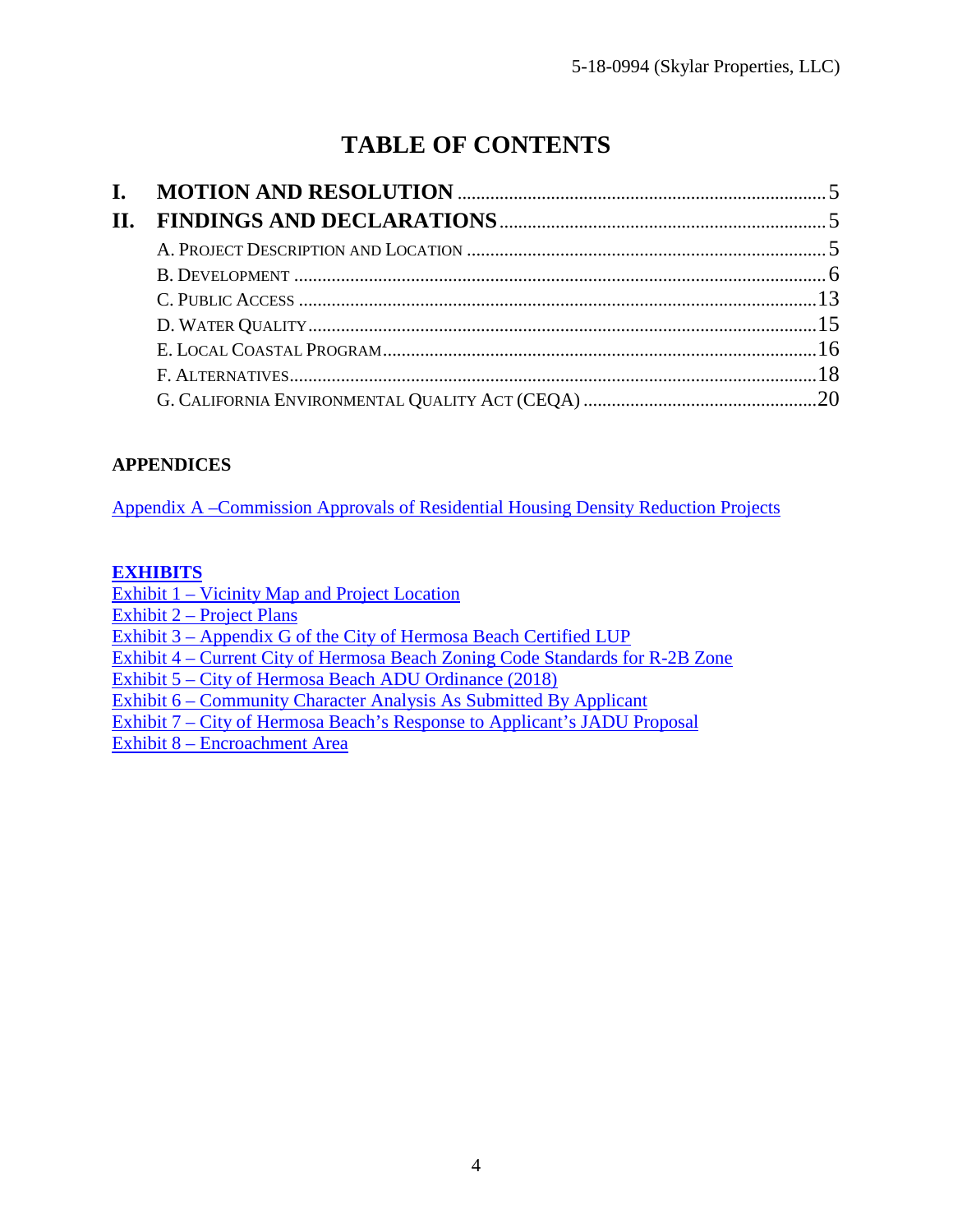## <span id="page-4-0"></span>**I. MOTION AND RESOLUTION**

### **Motion:**

*I move that the Commission approve Coastal Development Permit No. 5-18-0994 for the development proposed by the applicant.* 

Staff recommends a **NO** vote. Failure of this motion will result in denial of the permit and adoption of the following resolution and findings. The motion passes only by affirmative vote of a majority of the Commissioners present.

## **Resolution:**

*The Commission hereby denies a coastal development permit for the proposed development on the grounds that the development will not conform with the policies of Chapter 3 of the Coastal Act, and will prejudice the ability of the local government having jurisdiction over the area to prepare a Local Coastal Program conforming to the provisions of Chapter 3. Approval of the permit would not comply with the California Environmental Quality Act because there are feasible mitigation measures or alternatives that would substantially lessen the significant adverse impacts of the development on the environment.*

## <span id="page-4-1"></span>**II. FINDINGS AND DECLARATIONS**

## <span id="page-4-2"></span>**A. PROJECT DESCRIPTION AND LOCATION**

The applicant is proposing to demolish a detached two-story, 2,591 sq. ft. duplex and to construct a 30-ft. high, three-story, 4,393 sq. ft. single-family residence with a roof deck, and an attached two-car garage on a 2,849 sq. ft. lot **[\(Exhibit 2\)](https://documents.coastal.ca.gov/reports/2019/7/w23a/w23a-7-2019-exhibits.pdf)**. Proposed grading includes 200 cu. yd. of cut, all of which would be transported outside of the coastal zone. The proposed project was approved in concept by the City of Hermosa Beach on December 10, 2018.

The site is located approximately 350 ft. inland of the beach at 55  $18<sup>th</sup>$  Street in the City of Hermosa Beach, between the first public road and the sea and north of the Hermosa Beach Pier **[\(Exhibit 1\)](https://documents.coastal.ca.gov/reports/2019/7/w23a/w23a-7-2019-exhibits.pdf)**. The area in which the project site is located is designated Medium Density Residential by the certified LUP. The subject lot is designated R-2B (Limited Multiple Family Residential) by the City's certified LUP.

The Commission certified the City's LUP in 1982. However, the City does not yet have a certified Local Coastal Program (LCP). At the time of its approval, the LUP was generally consistent with the City's zoning code. Portions of the zoning code at that time- including the Minimum Lot Size per Dwelling Unit development standards- were incorporated into the certified LUP as appendices. However, the zoning code as a whole was not approved as part of the LUP.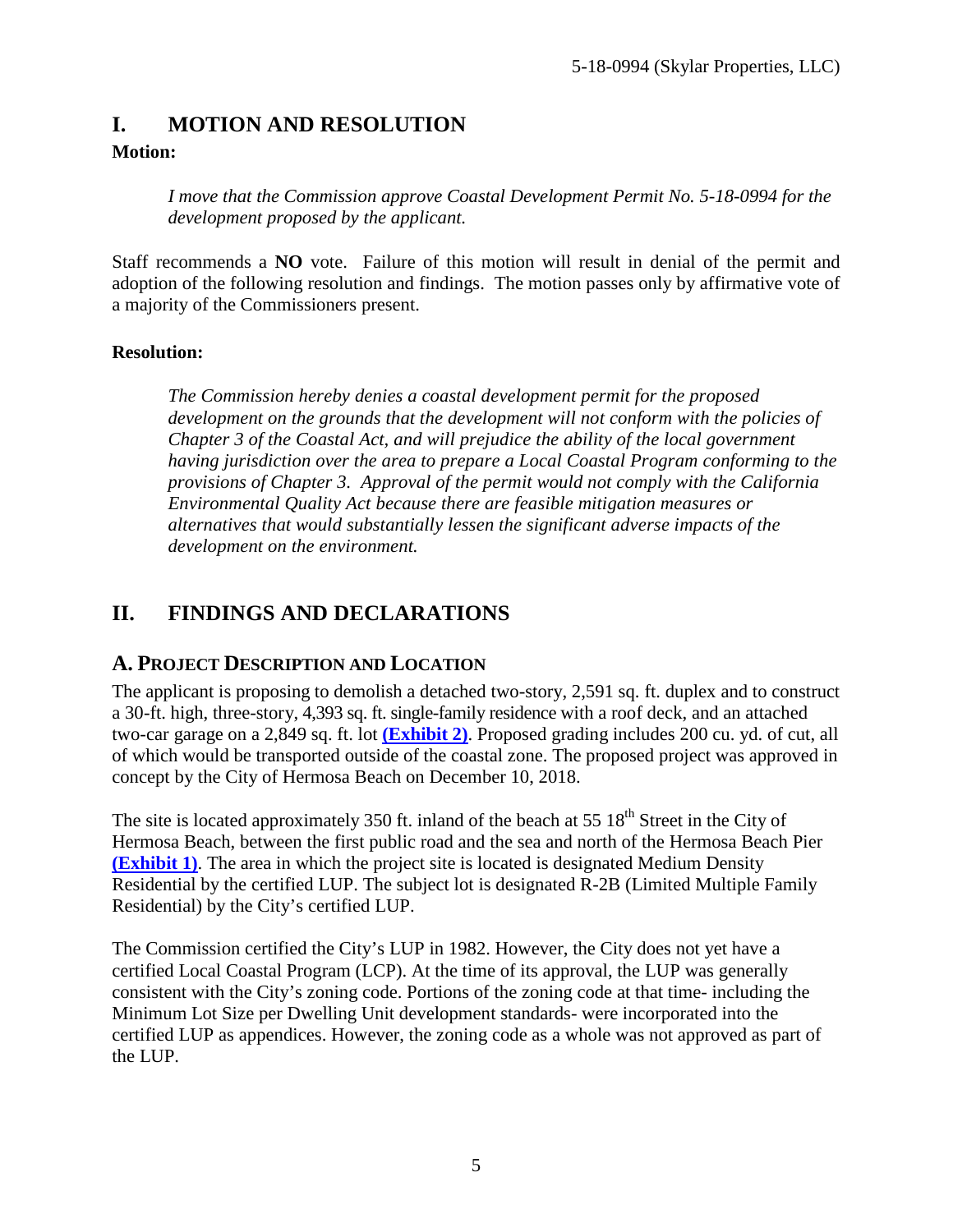In 1986, after the Commission certified the City's LUP, the City implemented a zoning code update, which increased the minimum lot area per unit from 1,200 sq. ft. to 1,750 sq. ft. in the R-2B zone. The current zoning code, including the minimum lot area per unit standard, has not been reviewed or certified by the Commission for consistency with the Coastal Act, it is therefore, not a standard of review for the purposes of approving or denying a CDP application.

In addition, the City approved an ADU ordinance in 2018 that prohibits the construction of ADUs or Junior ADUs (JADUs) on lots less than 4,000 sq. ft. and limits ADUs to lots zoned for residential use, with the exception of the mobile home park zone **[\(Exhibit 5\)](https://documents.coastal.ca.gov/reports/2019/7/w23a/w23a-7-2019-exhibits.pdf)**. The minimum lot size requirement severely restricts opportunities to construct an ADU or a JADU on residential lots within the City's coastal zone. This poses a potential problem regarding the maintenance of existing coastal zone housing stock. If the City does prevent the redevelopment of existing duplexes on R-2B-zoned lots due to the City's current minimum lot size requirements (which have not been certified by the Commission), many of the lots within the City's coastal zone area would not have the option to develop even a small JADU within a single-family residence to mitigate the loss of an existing housing unit. Nevertheless, similar to the City's current zoning code, the ADU ordinance has not been certified by the Commission. It is not the standard of review and should not be used to determine a project's consistency with the Coastal Act for the purposes of approving or denying a CDP application.

Because the City does not have a certified LCP, the Chapter 3 policies of the Coastal Act are the standard of review for CDP applications, with the certified LUP used as guidance.

## <span id="page-5-0"></span>**B. DEVELOPMENT**

Section 30250 of the Coastal Act states, in pertinent part:

*(a) New residential, commercial, or industrial development, except as otherwise provided in this division, shall be located within, contiguous with, or in close proximity to, existing developed areas able to accommodate it or, where such areas are not able to accommodate it, in other areas with adequate public services and where it will not have significant adverse effects, either individually or cumulatively, on coastal resources. In addition, land divisions, other than leases for agricultural uses, outside existing developed areas shall be permitted only where 50 percent of the usable parcels in the area have been developed and the created parcels would be no smaller than the average size of surrounding parcels.* 

Section 30251 of the Coastal Act states, in pertinent part:

*The scenic and visual qualities of coastal areas shall be considered and protected as a resource of public importance. Permitted development shall be sited and designed to protect views to and along the ocean and scenic coastal areas, to minimize the alteration of natural*  land forms, to be visually compatible with the character of surrounding areas, and, where *feasible, to restore and enhance visual quality in visually degraded areas. New development in highly scenic areas such as those designated in the California Coastline Preservation and Recreation Plan prepared by the Department of Parks and Recreation and by local government shall be subordinate to the character of its setting.*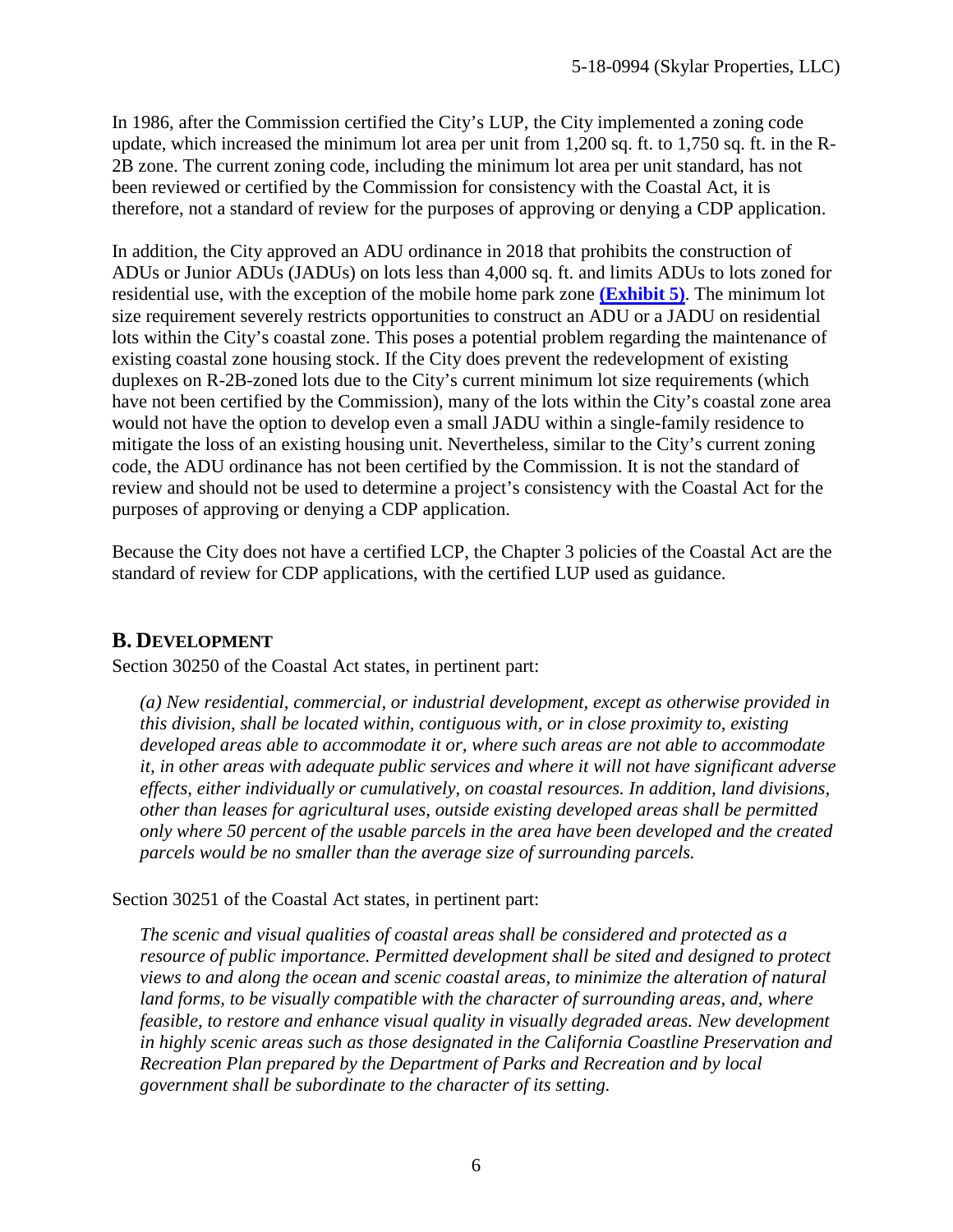Section 30253 of the Coastal Act states, in pertinent part:

*New development shall do all of the following:* 

*(a) Minimize risks to life and property in areas of high geologic, flood, and fire hazard.* 

*(b) Assure stability and structural integrity, and neither create nor contribute significantly to erosion, geologic instability, or destruction of the site or surrounding area or in any way require the construction of protective devices that would substantially alter natural landforms along bluffs and cliffs.* 

*(d) Minimize energy consumption and vehicle miles traveled* 

Section 30604 of the Coastal Act states, in pertinent part:

*Coastal development permit; issuance prior to certification of the local coastal program; finding that development in conformity with public access and public recreation policies; housing opportunities for low and moderate income persons…* 

*(f) The commission shall encourage housing opportunities for persons of low and moderate income. In reviewing residential development applications for low- and moderate-income housing, as defined in paragraph (3) of subdivision (h) of Section 65589.5 of the Government Code, the issuing agency or the commission, on appeal, may not require measures that reduce residential densities below the density sought by an applicant if the density sought is within the permitted density or range of density established by local zoning plus the additional density permitted under Section 65915 of the Government Code, unless the issuing agency or the commission on appeal makes a finding, based on substantial evidence in the record, that the density sought by the applicant cannot feasibly be accommodated on the site in a manner that is in conformity with Chapter 3 (commencing with Section 30200) or the certified local coastal program.* 

*(g) The Legislature finds and declares that it is important for the commission to encourage the protection of existing and the provision of new affordable housing opportunities for persons of low and moderate income in the coastal zone.* 

LUP Section IV.B states:

*Goals and Objectives 1. To preserve the City's existing diversified mix of age and income groups. 2. To preserve the City's existing diversified neighborhoods. 3. To promote and encourage the conservation, rehabilitation, and maintenance of the City's existing housing stock.* 

LUP Section IV.C.1 states, in relevant part:

*Policy: To continue the current mix of low, moderate, and high housing densities.*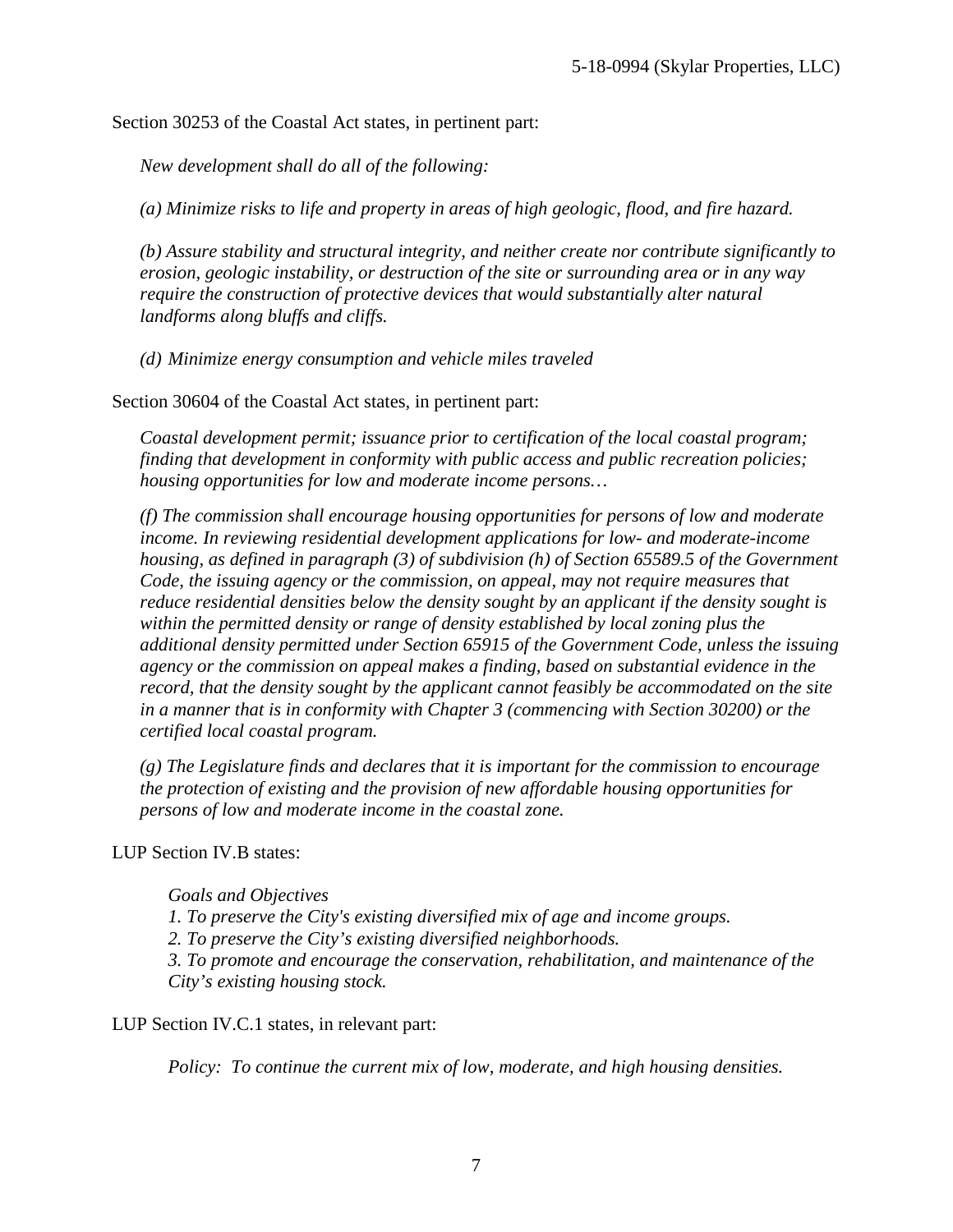*Program: The Land Use Element of the General Plan shall continue to define low, medium, and high density residential areas within the City. (See Appendix I.)* 

*Program: The Zoning Code shall continue to define the different building standards for each of the residential zones.* 

Coastal Act Section 30250 provides that new residential development shall be located in or in close proximity to existing developed areas that are able to accommodate it, or in other areas with adequate public services and where it will not have significant, cumulative adverse effects on coastal resources. Section 30253 requires new development to minimize energy consumption and vehicle miles traveled. These policies together encourage "smart" growth by locating new development in appropriate areas that minimizes impacts on coastal resources and discourages residential sprawl in more rural or sparsely populated areas that are not adequately developed to support new residential development and where coastal resources could be threatened. Although the Coastal Act does not authorize the Commission to regulate or require affordable housing, Section 30604(f) directs the Commission to encourage low- and moderate-income housing opportunities.

The standard of review for this CDP application is the Chapter 3 policies of the Coastal Act and the City's certified LUP is used as guidance. It should also be noted that the City's current zoning code is not included in the certified LUP and has not been reviewed or certified by the Commission for consistency with the Coastal Act, and is therefore not the standard of review to determine the proposed project's consistency with the Coastal Act with regard to approving or denying a CDP.

### **Housing Density and Concentrating Development**

The certified LUP defines medium-density development as follows:

*MEDIUM DENSITY: 14 to 25 dwelling units per net acre. This category would consist mostly of two-family homes and single-family homes on small lots, including garden apartments, and townhouses. It is intended that any future development in this area shall fall within the specified density range.* 

The certified LUP also includes the following development standards regarding the minimum lot area per dwelling unit for residential parcels:

| Zone   | <b>Uses</b>                                                | Lot Area per Dwelling Unit      |  |
|--------|------------------------------------------------------------|---------------------------------|--|
| $R-1$  | Single family dwellings, accessory building                | $1$ lot/ $1$ dwelling unit      |  |
| $R-2$  | Single-family dwellings built to R-1 standards; duplexes;  | $1,200$ sq. ft./1 dwelling unit |  |
| $R-2B$ | condominiums. (For lots less than 30 ft. wide, only a      |                                 |  |
|        | single-family residence)                                   |                                 |  |
| $R-3$  | Multiple Dwellings (For lots less than 2,400 sq. ft., only | 950 sq. ft./1 dwelling unit.    |  |
|        | a single-family residence)                                 |                                 |  |
| $R-P$  | Residential use- develop to R-3 requirements               | Same as R-3                     |  |
|        | Professional use-subject to Conditional Use Permit         |                                 |  |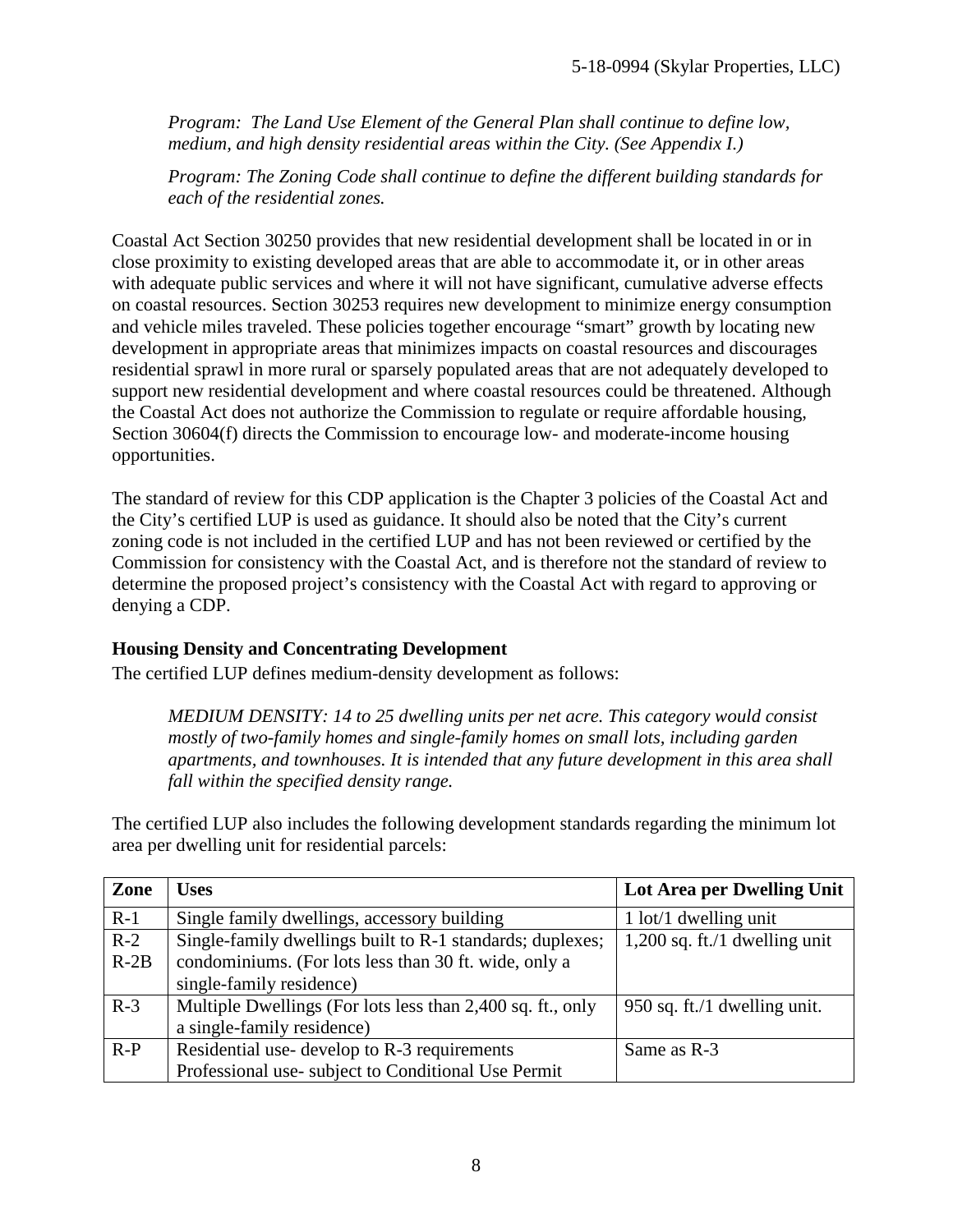As mentioned, the project site consists of a rectangular, 2,849 sq. ft. lot that is zoned R-2B (Limited Multiple-Family Residential), which is currently developed with a detached duplex totaling 2,591 sq. ft. in size. The site is located in an area that is designated in the certified LUP as a Medium-Density Residential Zone. The current development of the site is consistent with the Medium Density Residential Zone designation in that two residential units are currently available on site. The duplex also complies with the certified LUP's minimum lot area per dwelling unit development standards: with a lot size of 2,849 sq. ft. and a minimum lot area per density of one unit per 1,200 sq. ft. in the R-2B zone, the project site can accommodate up to two on-site residential units **[\(Exhibit 3\)](https://documents.coastal.ca.gov/reports/2019/7/w23a/w23a-7-2019-exhibits.pdf)**.

The certified LUP identifies the preservation of existing housing stock as an important objective. Furthermore, the LUP also states the need to continue the *current* mix of low, moderate, and high housing densities (refer to LUP Sections IV.B and IV.C above). After the LUP certification, however, the City made changes to their local planning documents that appear to be reducing, rather than preserving, existing housing stock in the coastal zone by restricting opportunities to construct duplexes and other multi-family residences, which is inconsistent with the certified LUP. Indeed, there is an apparent trend of development in Hermosa Beach of converting multifamily residential developments into single-family homes. The Commission approved 31 projects within the last five years that converted multi-family units to single-family residences (a total loss of 36 residential units).<sup>[1](#page-8-0)</sup> The Commission's approval of projects that would reduce housing density typically relied on Chapter 3 policies or certified LUP policies relating to the project sites; however, many decisions did not look at the cumulative impacts of loss of housing density in coastal areas or the importance of concentrating development in areas capable of supporting it for purposes of protecting coastal resources on a broader scale. In response to California's persisting housing crisis, however, the Commission has become increasingly concerned about the cumulative impacts of development trends that reduce housing density and increase development pressure in other, potentially sensitive or hazardous areas in the coastal zone. [2](#page-8-1)

Section 30250 of the Coastal Act requires new development to be sited in existing developed areas where it can be accommodated without adverse cumulative impacts to coastal resources. Section 30253(d) requires new development to minimize energy consumption and vehicle miles traveled. Concentrating development in existing developed areas provides more opportunities for people to live near places they work and recreate, such as the beach, and, thereby, reduces impacts to coastal resources. Impacts to roads and vehicle miles traveled would be reduced by having a more intense stock of housing located closer to employment and recreational opportunities within the coastal zone. Also, by having a higher density in an existing developed area, more people are placed in a shared location encouraging the utility of public transit service, which further aids in reducing the number of cars on streets, thus reducing impacts to coastal resources and public access. Siting dense development in urbanized areas reduces urban sprawl, and furthermore reduces the pressure to extend development into adjacent undeveloped areas, which may contain sensitive coastal resources, such as the nearby Santa Monica Mountains.

<span id="page-8-0"></span><sup>&</sup>lt;sup>1</sup> Refer to Appendix A

<span id="page-8-1"></span> $1<sup>2</sup>$  Refer to the staff report for CDP Application No. 5-18-0380 (S.M. Star, LLC)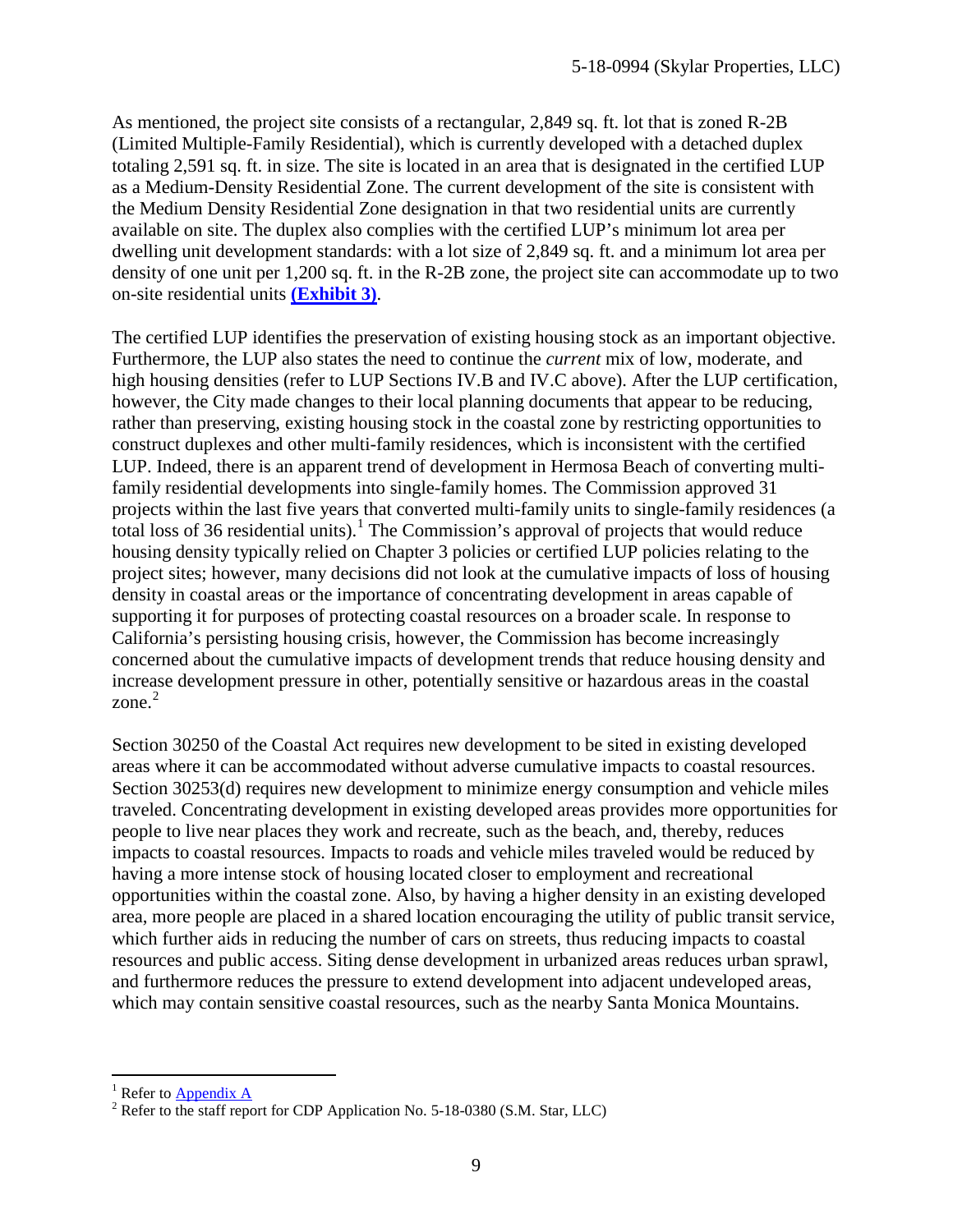Maintaining the existing housing density or even increasing the housing density in areas with a public multi-modal transit system will help to reduce greenhouse gases that contribute to climate change and sea level rise. The project site is located in a dense, residentially-zoned area where numerous residential opportunities are available. Grocery stores, shops, restaurants, and entertainment facilities are located within ½ a mi. of the subject property, and can easily be accessed by walking, taking local buses, or by bicycle. In terms of regional public transit, the project site is located approximately 100 ft. (an approximately two minute walk) from a bus stop on the intersection of Hermosa Avenue and 6th Street. This bus stop is served by the Beach Cities Transit 109 line, which connects the three "Beach Cities (Redondo Beach, Hermosa Beach, and Manhattan Beach)" to El Segundo and LAX. The project site is also located 0.1 mi. (an approximately 3 minute walk) from the closest Commuter Express 438 bus stop, located at the intersection of Hermosa Avenue and  $10<sup>th</sup>$  Street. The Commuter Express 438 Bus connects the South Bay Area to Downtown Los Angeles. Thus, the project site is located in an area that is appropriate to maintain density because it is located in an already densely developed area that contains a multi-modal transit system that connects to the greater Los Angeles region.

Although the reduction of density is rather minimal in this case specifically (the project would result in a lot of one unit), the cumulative effect of reduced densities in areas able to accommodate such density could unwittingly lead to increased pressure to develop housing in other areas that do not have adequate public transit and/or public services in the long run, thereby increasing reliance on automobiles resulting in the production of more greenhouse gases.

Thus, the LUP policies to protect existing housing stock in Hermosa Beach support and are consistent with the Coastal Act policies encouraging concentrating development in areas that can accommodate more dense development. In this case, the certified LUP allows up to two units on the project site and the area in which the site is located is an existing developed area where duplexes and other multi-family residences are common and is well-served by public transportation and other amenities. In addition, this project does not appear to be an isolated case; the pattern of development in Hermosa Beach involving conversion of duplexes and other multi-family residences to single-family homes means that the potential impacts to coastal resources from reducing housing density at this location, and in an area that is well-able to support it, are likely much more significant. Therefore, although this project involves only loss of one housing unit, the proposed project, when viewed cumulatively with other similar projects in the area, is not consistent with Sections 30250 and 30253 of the Coastal Act or with the Section IV.C policies of the certified LUP.

### **Coastal Hazards**

Concentrating residential development in appropriate areas also has cumulative benefits for hazard avoidance policies in Section 30253 of the Coastal Act, which states that new development shall minimize risks to life and property in flood hazard areas, and assure stability and structural integrity and not require the construction of protective devices that substantially alter natural landforms. Maintaining housing density in areas predicted not to be subject to coastal flooding as a result of sea level rise, such as the subject site, reduces the possibility of hazards and increases the probability of assuring the stability and structural integrity of such development. On a broader scale, the overall practice of maintaining density in locations at reduced risks from sea level rise will have the net effect of maintaining housing stock that is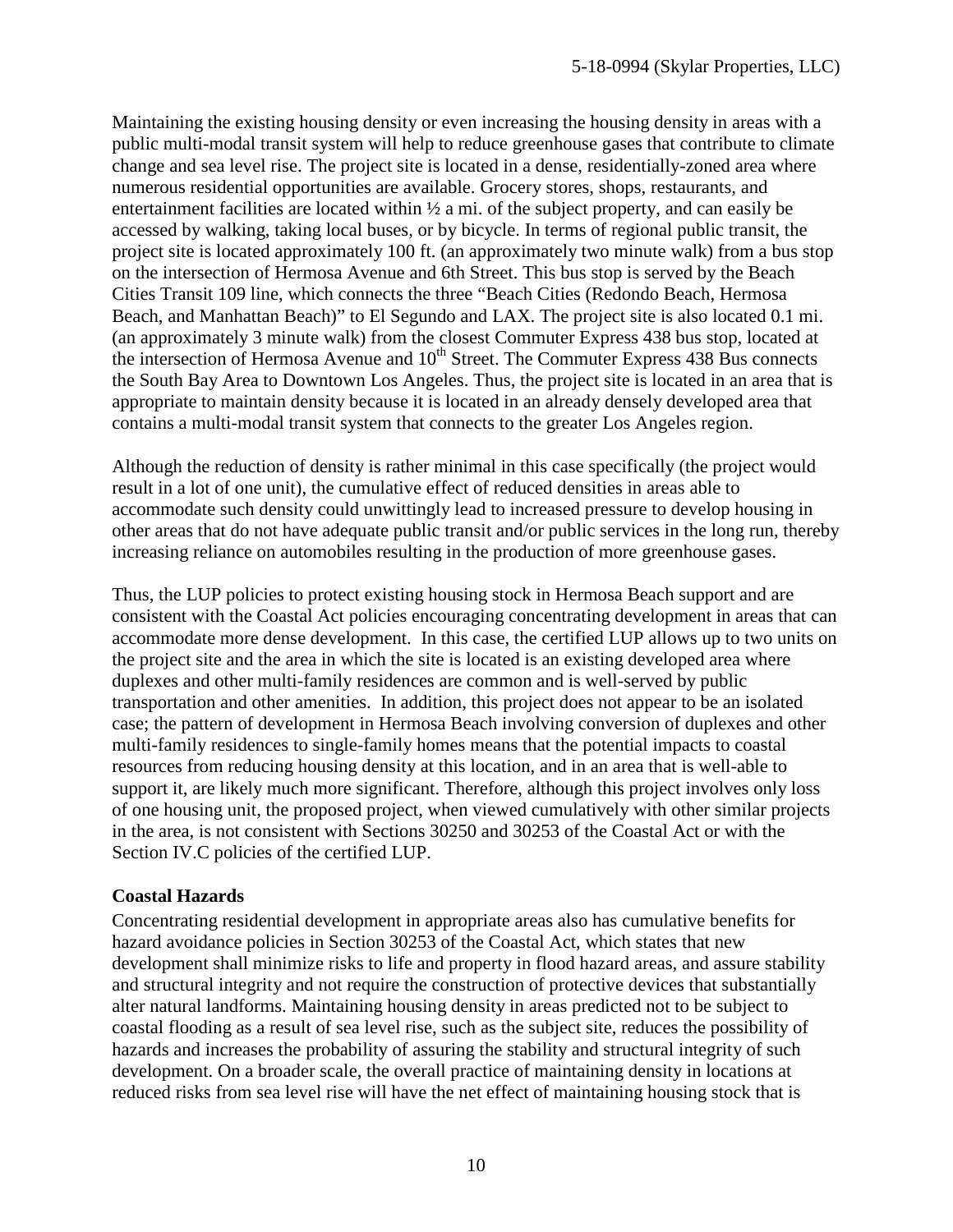relatively safe from hazards and will relieve long-term development pressure in unsafe areas, thus carrying out the hazard policies of Section 30253 on a community-scale. Additionally, maintaining development in areas that are less likely to be affected by coastal hazards facilitates the protection of coastal resources. As sea levels rise, beaches trapped between the rising seas and the first line of development could be threatened. Often, the first line of development impedes the ability of the beach to naturally migrate inland over time and reduces the sources of sand supply created by erosion that contribute to beach accretion. This process is commonly referred to as "coastal squeeze," and leads to the narrowing and eventual loss of beaches and other shoreline habitats.

The loss of beach area from coastal squeeze represents a loss of many coastal resources protected by the Coastal Act, including public access, recreational opportunities and associated economic benefits, habitats and marine resources, scenic and visual qualities of coastal communities. Coastal squeeze also presents challenges for carrying out the public trust doctrine, and presents a significant environmental justice issue if the general public loses its ability to access the shore. By maintaining density in safe locations, development pressure along the shoreline could be lessened, making the implementation of solutions to coastal squeeze (i.e., adaptation planning to relocate development to less vulnerable locations inland) more feasible in the long term. It would also increase the likelihood of successful preservation of coastal resources associated with the beach, consistent with Sections 30210, 30220, 30240(b), 30251 of the Coastal Act, and uphold statewide and local goals relating to environmental justice, consistent with Section 30013 of the Coastal Act. Therefore, in sum, the preservation of density at the location of this subject CDP Application could help prevent land use pressures that exacerbate sea level rise impacts and the loss of coastal resources.

The project site is located between the sea and the first public road (approximately 350 ft. inland from the beach) in a developed residential neighborhood north of the Hermosa Beach Pier. Because the project site is not located at the first line of development adjacent to the beach, a coastal hazards survey was not submitted for the proposed project. Nevertheless, Commission staff utilized the USGS Coastal Storm Modeling System (CoSMoS) and guidance from the Commission's Sea-Level Rise policy document and the 2018 Ocean Protection Council (OPC)'s Sea-Level Rise document to analyze the project site's vulnerability to coastal hazards, including coastal flooding, wave uprush, and erosion.

On November 7, 2018, the Commission adopted a science update to its Sea-Level Rise Policy Guidance. This document provides interpretive guidelines to ensure that projects are designed and built in a way that minimizes sea-level rise risks to the development and avoids related impacts to coastal resources, consistent with Coastal Act Section 30253. These guidelines state, "to comply with Coastal Act Section 30253 or the equivalent LCP section, projects will need to be planned, located, designed, and engineered for the changing water levels and associated impacts that might occur over the life of the development."

In order to analyze the project site for sea level rise impacts, staff first followed the methodology outlined in the OPC's 2018 Sea-Level Rise document to establish a projected sea level range for the new development. The 2018 OPC guidance uses NOAA tide gauges, a projected project lifespan, and risk aversion scenario to estimate a sea level rise range. The sea level rise analysis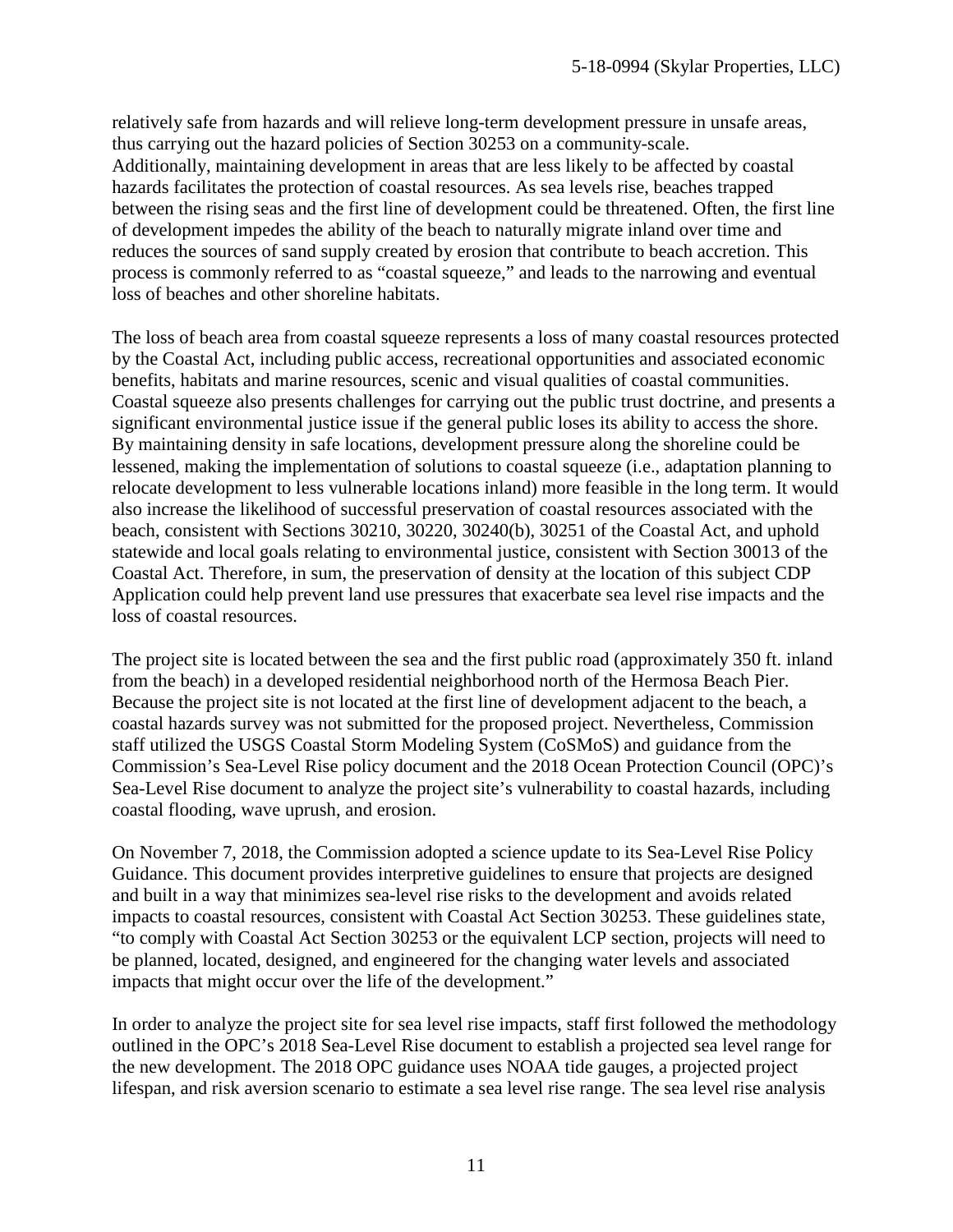assumed a 75-year projected lifespan for the project, consistent with the Commission's Sea-Level Rise Policy Guidance for residential development. According to the 2018 OPC update, the projected sea level rise range for the project site is tied to the Santa Monica NOAA Tide Gauge. This tide gauge estimates a range between 5.5 and 6.8 ft. of sea level rise by 2100 (which falls within the 75-year projected lifespan for the project). With regard to the risk-aversion scenario, both the Commission's Sea-Level Rise Policy Guidance and the OPC documents recommend a medium-high risk scenario for residential developments. Under a 75-year projected lifespan, a medium-high risk scenario, and the project's location within the Santa Monica NOAA tide gauge, staff estimated 6.8 ft. of sea level rise within the project vicinity.

Using the sea level rise estimates listed above, staff used CoSMoS to analyze the project site's vulnerability to sea level rise impacts. Staff ran the CoSMoS model using a 6.6 ft. sea level rise scenario (the closest available option that was within the determined sea level range) and a 100 year storm scenario to represent the worst-case scenario. Under an estimated 6.6 ft. sea level rise and 100-yr. storm scenario, the project site is not anticipated to be subject to inundation due to coastal flooding or wave uprush. In addition, the project site is not anticipated to be subject to coastal erosion due to the project's location inland of the beach. Therefore, the project site is predicted to be relatively safe from coastal hazards, especially compared to ocean-fronting development. Because the project site is not anticipated to be adversely impacted by sea level rise impacts, the Commission finds that it is appropriate to maintain housing density (i.e. a duplex) at the project site, consistent with Coastal Act Section 30253.

### **Community Character**

In order to better understand the character of the neighborhood, the applicant submitted an analysis of 48 residential properties within a two-block radius of the project site (i.e. between 17<sup>th</sup> Street and 20<sup>th</sup> Court) to identify single-family and multi-family residences **[\(Exhibit 6\)](https://documents.coastal.ca.gov/reports/2019/7/w23a/w23a-7-2019-exhibits.pdf)**. The analysis found that 11 of the 48 properties surrounding the project site contain single-family residences, 33 of the properties contain two to four on-site residential units, and four properties contain 5 or more residential units. Thirty of the surveyed properties have lot sizes of approximately 2,800 sq. ft. (similar in size to the project site), which would allow up to two residential on-site units under the certified LUP.

The block in which the project site is located consists of 24 residential lots. Of the 24 lots, four lots (16% of the lots on the block) are developed with single-family residences. The singlefamily residences are all pre-coastal structures. Although a few single-family residences exist, the block primarily consists of multi-family structures (most of which contain between two and four onsite units).

The results of the community character analysis indicate that the surrounding neighborhood is largely characterized by medium-density residences (between 2-4 residential units), which is consistent with the projected pattern of development in the R-2B zone. Although the construction of a new single-family residence on the project site would not necessarily be inconsistent with the community character of the area, the character of the neighborhood is clearly defined by a majority of multi-family residences, with only a handful of single-family residences. A duplex, such as the detached one currently on the project site, is appropriate development in this location and consistent with Section 30251 of the Coastal Act because it is consistent with the certified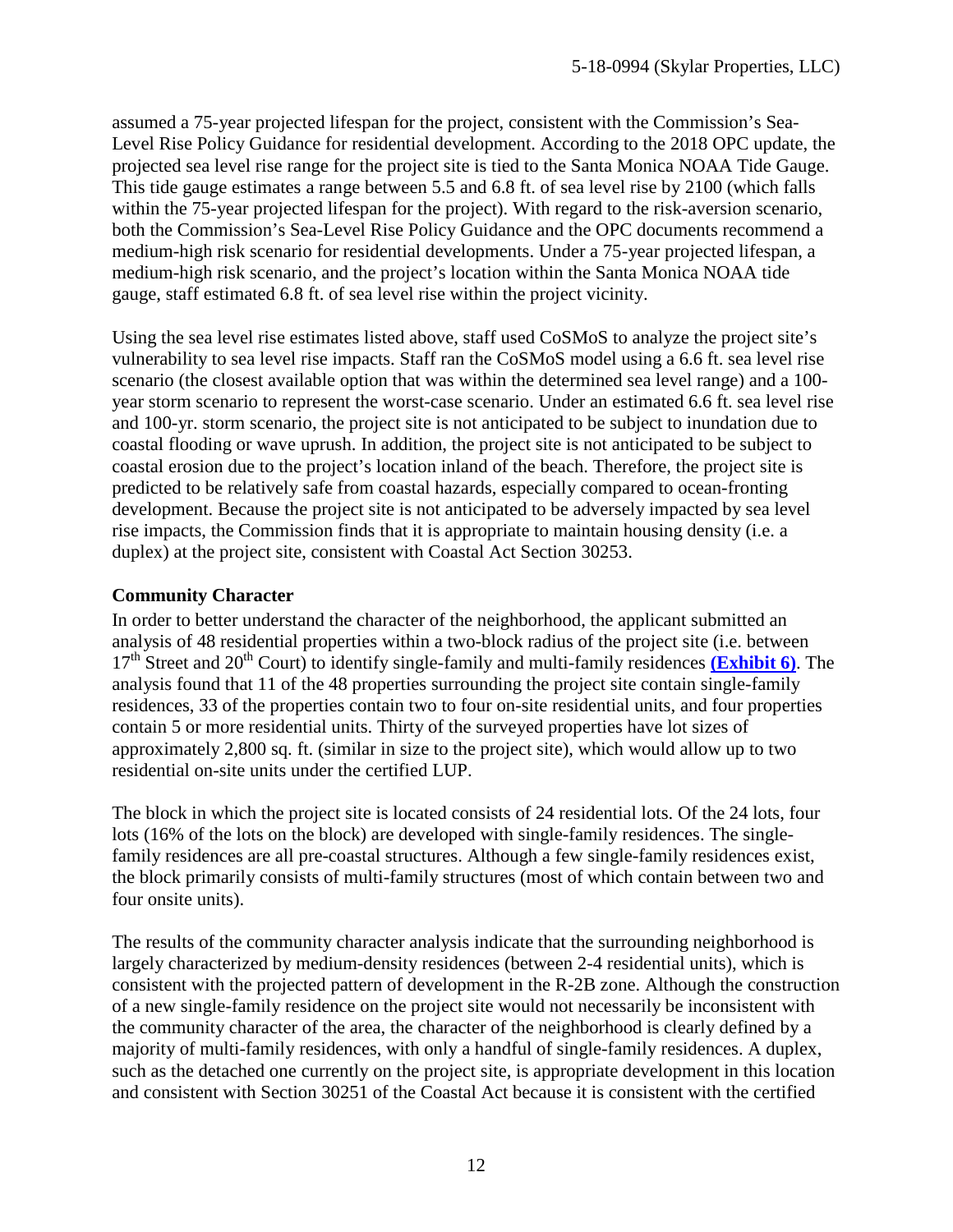LUP and compatible with the character of the surrounding area. Overall, the multi-family character of the neighborhood supports the maintenance of existing housing units, consistent with Coastal Act Sections 30250 and 30253 with regard to siting development in areas that can accommodate it.

#### **Affordable Housing**

The project may also raise potential issues regarding affordable housing. Here, the standard of review is Chapter 3 of the Coastal Act, which does not authorize the Commission to regulate or require affordable housing. That authority was removed from the Coastal Act by the Legislature, and a separate statute, the Mello Act (Government Code Section 65590), establishes requirements for affordable housing in the coastal zone that apply to local governments, not the Commission. However, Section 30604(f) of the Coastal Act, directs the Commission to *encourage* low and moderate income housing opportunities in the coastal zone. It is difficult to predict exactly how housing affordability in Hermosa Beach would be impacted by approval of the proposed project, however, the loss of housing supply on a broader scale is generally associated with increases in housing costs. Denying the project, as recommended by staff, would not be inconsistent with direction in the Coastal Act to encourage affordable housing opportunities. However, long-term planning for concentration of development and encouragement of affordable housing should be done through a City's LCP, as it is more difficult to do in a meaningful way on a project-by-project basis. This issue is further discussed below.

#### **Conclusion**

In this case, the proposed project is not consistent with Sections 30250and 30253 of the Coastal Act because the project, when viewed cumulatively with other similar projects in the area, does not concentrate development in appropriate areas that can accommodate the existing housing density. The neighborhood in which the project site is located is designated in the certified LUP as a Medium-Density Residential Zone, and is largely made up of multi-family residences that contain between two to four residential units per lot. The project site is well-served by public transportation and other amenities, and is not located in an area that is subject to coastal hazards. The certified LUP identifies the maintenance of the existing housing stock as a primary goal, and further contains minimum lot size per dwelling unit development standards that allow two units on the subject site. The City, however, made changes to the zoning code (including the minimum lot size per dwelling unit standards) that were not reviewed or certified by the Commission for consistency with the Coastal Act. Under the City's current uncertified zoning code, only one unit could be developed on the site. However the standard of review for a CDP is the Coastal Act and the certified LUP is used as guidance, not the City's uncertified zoning code. For similar reasons, approval of the project would frustrate policies in the certified LUP designed to maintain existing housing stock and diversified housing options. Therefore, the project could prejudice the ability for the City of Hermosa Beach to develop an LCP that is consistent with the Coastal Act. For the reasons stated above, the Commission denies the proposed project.

## <span id="page-12-0"></span>**C. PUBLIC ACCESS**

Section 30210 of the Coastal Act states: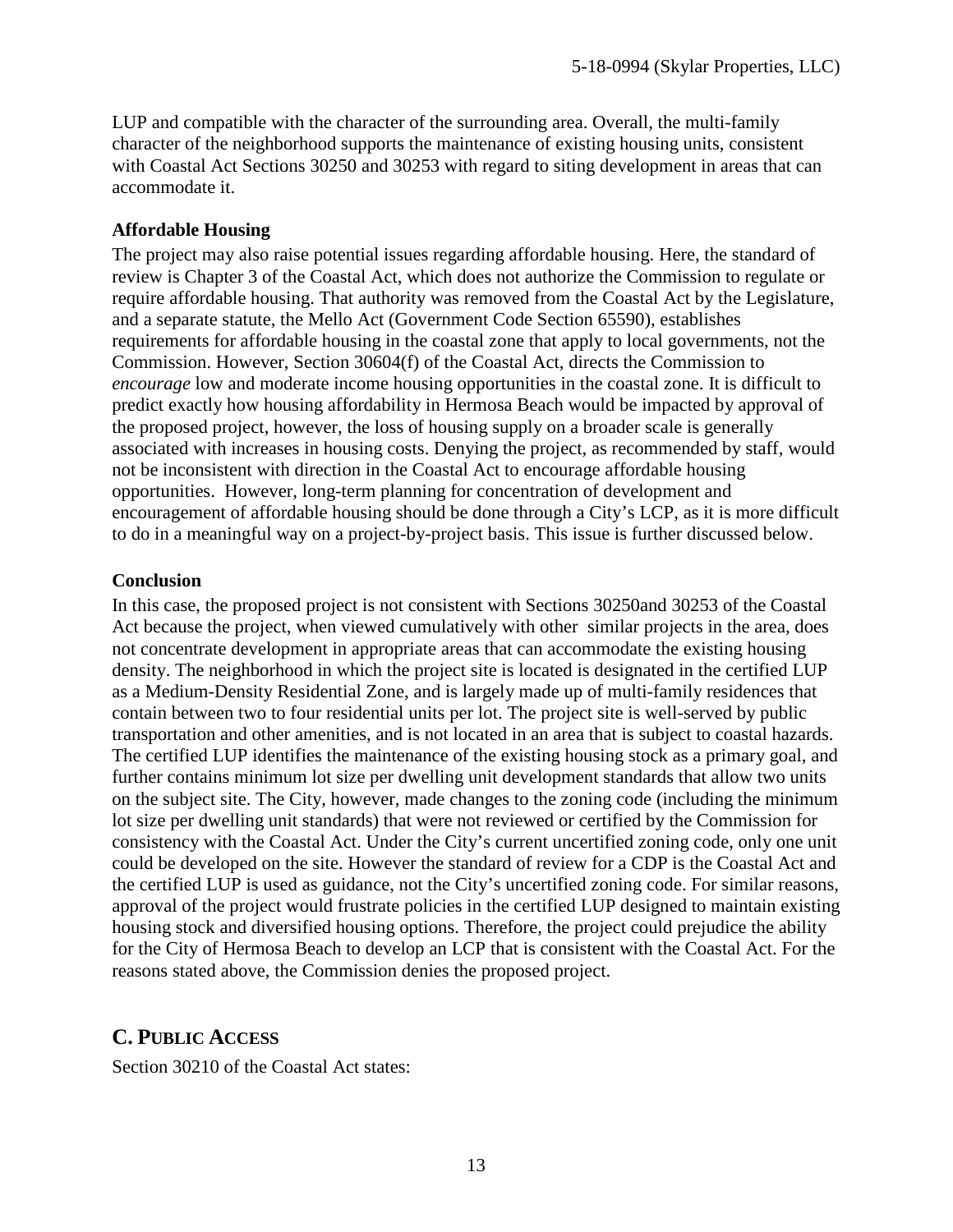*In carrying out the requirement of Section 4 of Article X of the California Constitution, maximum access, which shall be conspicuously posted, and recreational opportunities shall be provided for all the people consistent with public safety needs and the need to protect public rights, rights of private property owners, and natural resource areas from overuse*.

Section 30211 of the Coastal Act states:

*Development shall not interfere with the public's right of access to the sea where acquired through use or legislative authorization, including, but not limited to, the use of dry sand and rocky coastal beaches to the first line of terrestrial vegetation.* 

Section 30212 of the Coastal Act states, in pertinent part:

*(a) Public access from the nearest public roadway to the shoreline and along the coast shall be provided in new development projects except where:… (2) adequate access exists nearby, …*

The project site is located approximately 350 ft. inland from the beach between the sea and the first public road parallel to the sea. The development proposes three on-site parking spaces, all of which would be accessed from the alley on  $19<sup>th</sup>$  Court. Two spaces would be located in a garage and one off-street space would be located adjacent to the garage. Nineteenth Court currently prohibits public parking; therefore, the proposed project would not impact public beach parking in the project vicinity.

The project site is located adjacent to the  $18<sup>th</sup>$  Street walk-street, which stretches from Hermosa Boulevard on the eastern edge to The Strand on the western edge, and serves as a pedestrian coastal access walkway **[\(Exhibit 8\)](https://documents.coastal.ca.gov/reports/2019/7/w23a/w23a-7-2019-exhibits.pdf)**. The project plans indicate that the proposed single-family residence would be set back five ft. from the front property line. The residence also plans to utilize an approximately 670 sq. ft. encroachment area that extends into the public right-of-way. The City of Hermosa Beach administers an encroachment permit program that allows residents to encroach into the public walk-way with a special encroachment permit. The applicant has provided evidence demonstrating a proof of enrollment in the City's encroachment permit program. The encroachment area is intended to be used as an open-space patio, with no permanent structures proposed to be erected within the area. The encroachment area does not extend onto the public walk-street. Overall, the proposed residence would observe a five-ft. setback from the front property line and an additional 22 ft., 5-in. setback from the public right of way. The setback would be sufficient to provide a visible differentiation between the public walkway and private development, which would alleviate user conflicts in the area. Therefore, the proposed development would not have any new adverse impacts on public access to the coast or to nearby recreational facilities.

As proposed, the development conforms to Sections 30210, 30211, and 30212 of the Coastal Act. However, the proposed development is not consistent with the development policies found in Chapter 3 of the Coastal Act (as discussed above). Therefore, the project as proposed by the applicant must be denied.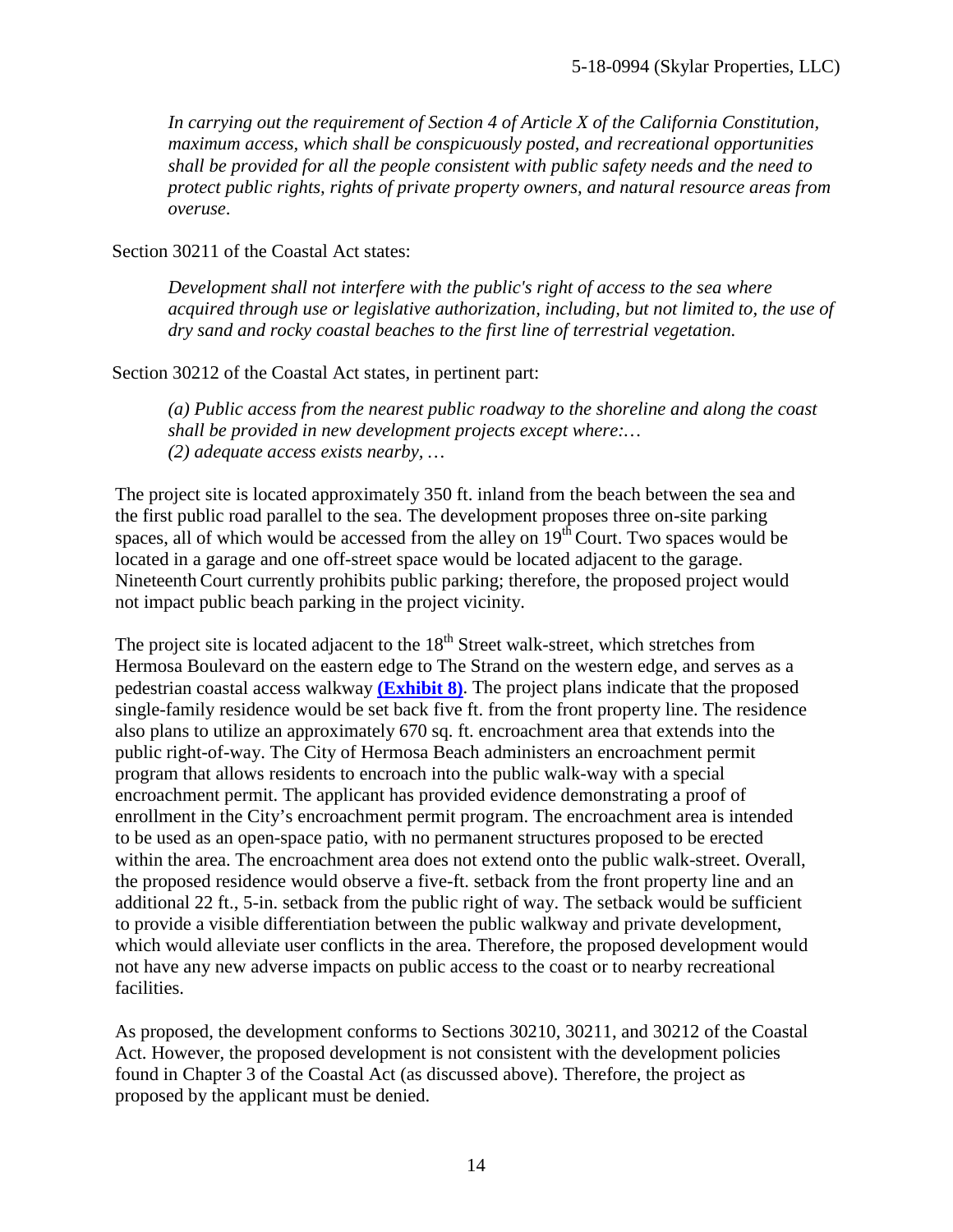## <span id="page-14-0"></span>**D. WATER QUALITY**

#### Section 30230 of the Coastal Act states:

*Marine resources shall be maintained, enhanced, and where feasible, restored. Special protection shall be given to areas and species of special biological or economic significance. Uses of the marine environment shall be carried out in a manner that will sustain the biological productivity of coastal waters and that will maintain healthy populations of all species of marine organisms adequate for long-term commercial, recreational, scientific, and educational purposes.* 

#### Section 30231 of the Coastal Act states:

*The biological productivity and the quality of coastal waters, streams, wetlands, estuaries, and lakes appropriate to maintain optimum populations of marine organisms and for the protection of human health shall be maintained and, where feasible, restored through, among other means, minimizing adverse effects of waste water discharges and entrainment, controlling runoff, preventing depletion of ground water supplies and substantial interference with surface water flow, encouraging waste water reclamation, maintaining natural vegetation buffer areas that protect riparian habitats, and minimizing alteration of natural streams.* 

#### Section 30232 of the Coastal Act states:

*Protection against the spillage of crude oil, gas, petroleum products, or hazardous substances shall be provided in relation to any development or transportation of such materials. Effective containment and cleanup facilities and procedures shall be provided for accidental spills that do occur.* 

### **Construction Impacts to Water Quality**

The above policies of the Coastal Act require protection of marine resources, including the protection of coastal waters by controlling runoff and preventing spillage of hazardous materials. Storage or placement of construction materials, debris, or waste in a location subject to erosion and dispersion or which may be discharged into coastal water via rain or wind would result in adverse impacts upon the marine environment that would reduce the biological productivity of coastal waters. For instance, construction debris entering coastal waters may cover and displace soft bottom habitat. Sediment discharged into coastal waters may cause turbidity, which can shade and reduce the productivity of foraging avian and marine species' ability to see food in the water column.

### **Post-Construction Impacts to Water Quality**

The proposed project has the potential to adversely impact the water quality of the nearby Pacific Ocean. Much of the pollutants entering the ocean come from land-based development. The Commission finds that it is necessary to minimize to the extent feasible within its jurisdiction the cumulative adverse impacts on water quality resulting from incremental increases in impervious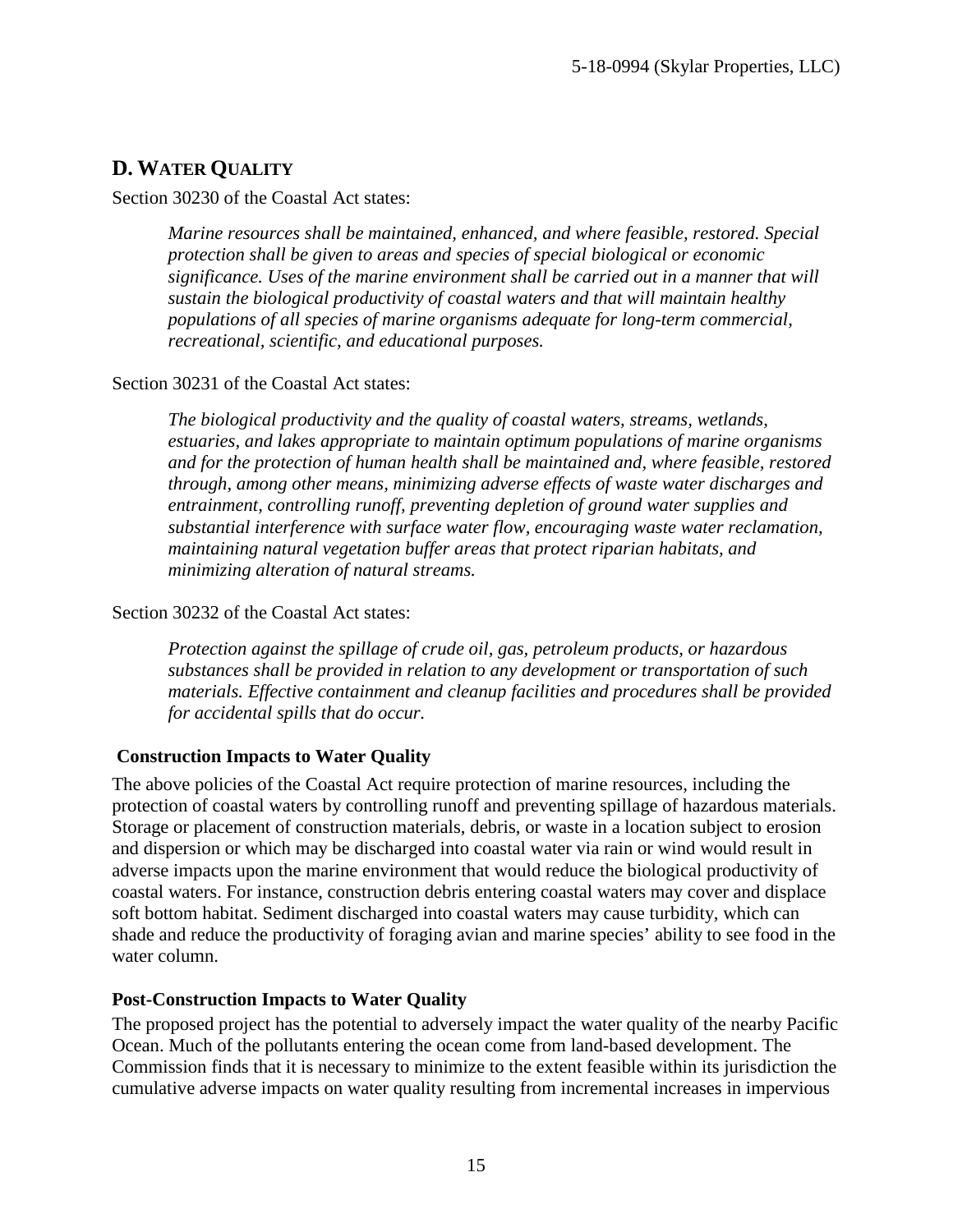surface associated with additional development. In order to address post construction water quality impacts, the applicant has submitted a drainage and runoff control plan that minimizes impacts to water quality the proposed project may have after construction. Roof and surface runoff will be collected in roof gutters and a drainage system that is connected to an infiltration system designed to facilitate filtering and natural percolation. Overflow will be collected in a sump pump and directed to the public storm drain system. Surface runoff is also proposed to be captured in landscaped yards and permeable pavers that are to be located throughout the rear, front and side yards of the residence.

For water conservation, any plants in the landscape plan shall be primarily drought tolerant to minimize the use of water (and preferably native to coastal Los Angeles County). The applicant has stated that landscaping will consist of low water use plants.

The Commission finds that the proposed project is consistent with Sections 30230, 30231 and 30232 of the Coastal Act regarding protection of marine resources and water quality. However, the Commission finds that the project, as proposed by the applicant, is inconsistent with the development policies found in Chapter 3 of the Coastal Act (as discussed above). Therefore, the project should be denied.

## <span id="page-15-0"></span>**E. LOCAL COASTAL PROGRAM**

Coastal Act Section 30604(a) states that, prior to certification of a local coastal program ("LCP"), a CDP can only be issued upon a finding that the proposed development is in conformity with Chapter 3 of the Act and that the permitted development will not prejudice the ability of the local government to prepare an LCP that is in conformity with Chapter 3. The LUP for Hermosa Beach was effectively certified on April 21, 1982; however, because Hermosa Beach does not have a certified LCP, the Coastal Act is the standard of review for this project.

At the time of its approval, the LUP was generally consistent with the City's zoning code. Portions of the zoning code at that time- including the Minimum Lot Size per Dwelling Unit development standards- were incorporated into the certified LUP as appendices. However, the zoning code as a whole was not approved as part of the LUP. Subsequent to the Commission's approval of the LUP, the City has undertaken numerous updates to their local zoning code and portions of it are no longer consistent with the LUP. The City's zoning code is not the standard of review for development in the City's coastal zone that requires a CDP. The Chapter 3 policies of the Coastal Act are the standard of review, and the *certified* LUP is used as guidance.

The Commission-certified LUP for Hermosa Beach emphasizes the need to protect its housing stock and to maintain diversity in housing options. The LUP "Statement of Philosophy" with regard to coastal housing reads as follows:

*The City of Hermosa Beach shall maintain its current housing environment. The City also recognizes the need to address certain housing policies which relate to the replacement and protection of existing housing, and the provision of new housing. These policies will be dealt with on a city wide basis…*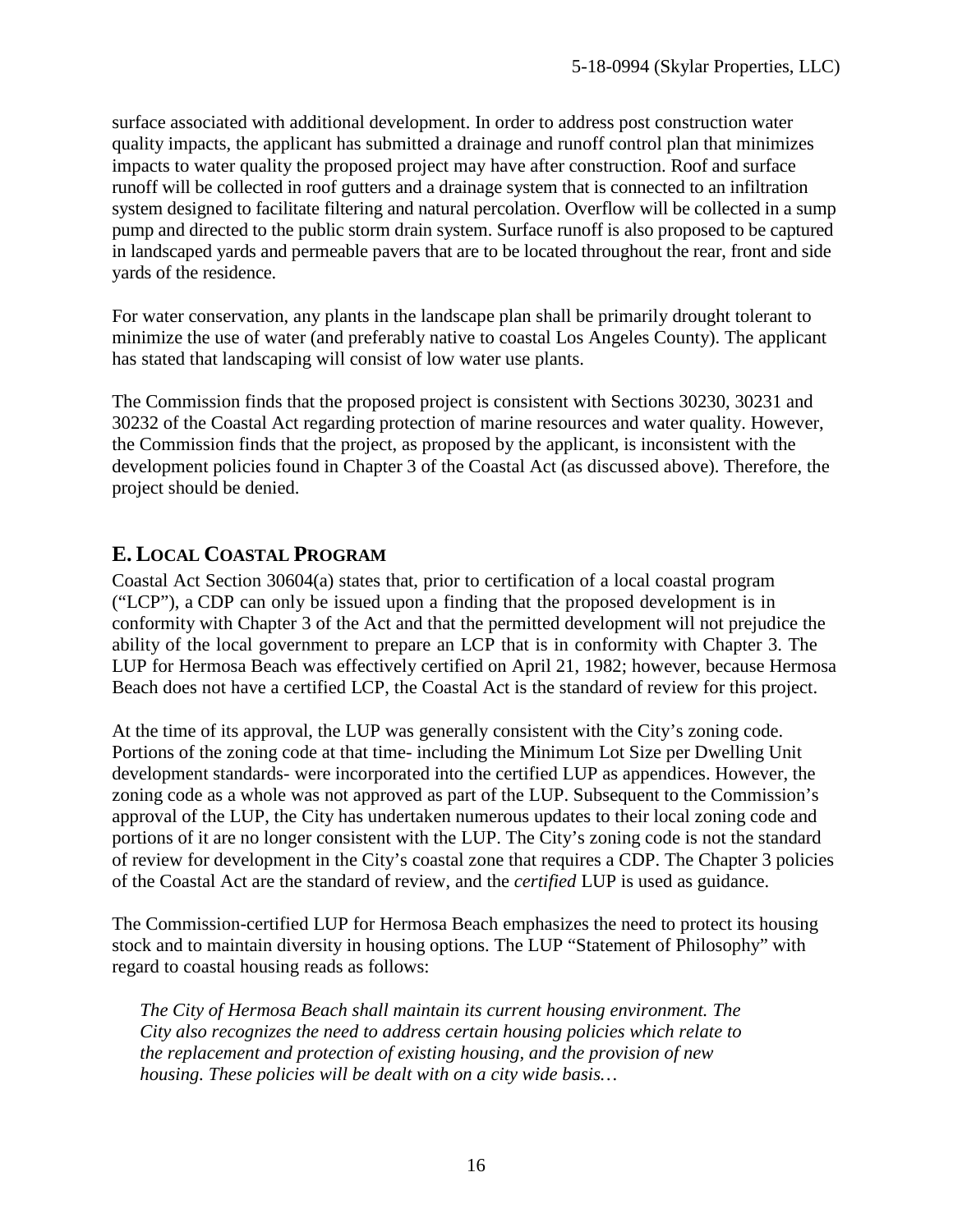The "Statement of Philosophy" is followed by several policies and programs (Section IV.C) to accomplish the goal of establishing and maintaining a diverse housing stock. The LUP identifies the intent of the Land Use Element of the LUP to establish low, medium, and high density residential zones, and identifies the zoning code to enforce building standards for each of the zones.

The subject site is designated as Limited Multiple-Family Residential (R-2B) in both the City's certified LUP and the City's zoning code. R-2B zoned properties allow for single-family and two-family residences. Here, the LUP provides guidance as to a proposed project's consistency with Chapter 3 of the Coastal Act. On R-2B zoned properties, the Residential Zone Requirements in the LUP (found in Appendix G) allow residential development at a rate of one unit per 1,200 sq. ft. **[\(Exhibit 3\)](https://documents.coastal.ca.gov/reports/2019/7/w23a/w23a-7-2019-exhibits.pdf)**. The LUP further states that *only* a single-family residence may be constructed on R-2B zoned lots that are *less* than 30 ft. in width. The certified LUP does not prohibit construction of an ADU on residential lots. The project site has a lot size of 2,849 sq. ft. with a width of 30 ft. Thus, under the certified LUP's Residential Zone requirements, up to two residential units may be developed on the project site. The applicant contends that the minimum lot area per unit regulations in the City's current zoning code prevent the construction of more than one unit on the subject site **[\(Exhibit 4\)](https://documents.coastal.ca.gov/reports/2019/7/w23a/w23a-7-2019-exhibits.pdf)**. However, *this zoning code update conflicts with the certified LUP, has not been reviewed or certified by the Commission for consistency with the Coastal Act, and does not constitute the standard of review for this permit[3](#page-16-0) .* Because the current zoning code has not been certified by the Commission, it is not a standard of review for a project's consistency with the Coastal Act and should not be relied on for the purposes of approving or denying a CDP application.

Similarly, the City's 2018 ADU/JADU is uncertified and is inconsistent with Sections IV.B and IV.C with regard to maintaining existing housing density. As stated earlier, the minimum lot size requirement severely restricts opportunities to construct an ADU or a JADU on residential lots within the City's coastal zone. According to the City's available data, 363 lots within the coastal zone are at least 4,000 sq. ft. in size and could accommodate an ADU or JADU. This constitutes approximately 23 percent of the total City lots that meet the minimum lot size requirements to develop an ADU/JADU. The City has not verified the total number of residential lots located within the coastal zone, therefore, at this time, it is not possible to determine the percentage of residential lots within the coastal zone that meet the minimum lot size to develop an ADU/JADU. However, the data does indicate that a majority of the lots that could be developed with an ADU/JADU under the City's ordinance are located *outside* of the coastal zone. This poses a potential problem regarding the maintenance of existing coastal zone housing stock. If the City does prevent the redevelopment of existing duplexes on R-2B-zoned lots due to the City's current minimum lot size requirements (which have not been certified by the Commission), many of the lots would not have the option to develop even a small JADU within a single-family residence to mitigate the loss of an existing housing unit. Nevertheless, similar to the City's current zoning code, *the ADU ordinance has not been certified by the Commission for consistency with the Coastal Act.* Therefore, it is not a standard of review and should not be used to determine a project's consistency with the Coastal Act for the purposes of approving or denying a CDP application.

<span id="page-16-0"></span> $\overline{a}$ <sup>3</sup> There is no record of an LUP amendment application ever being submitted for a change to the zoning code.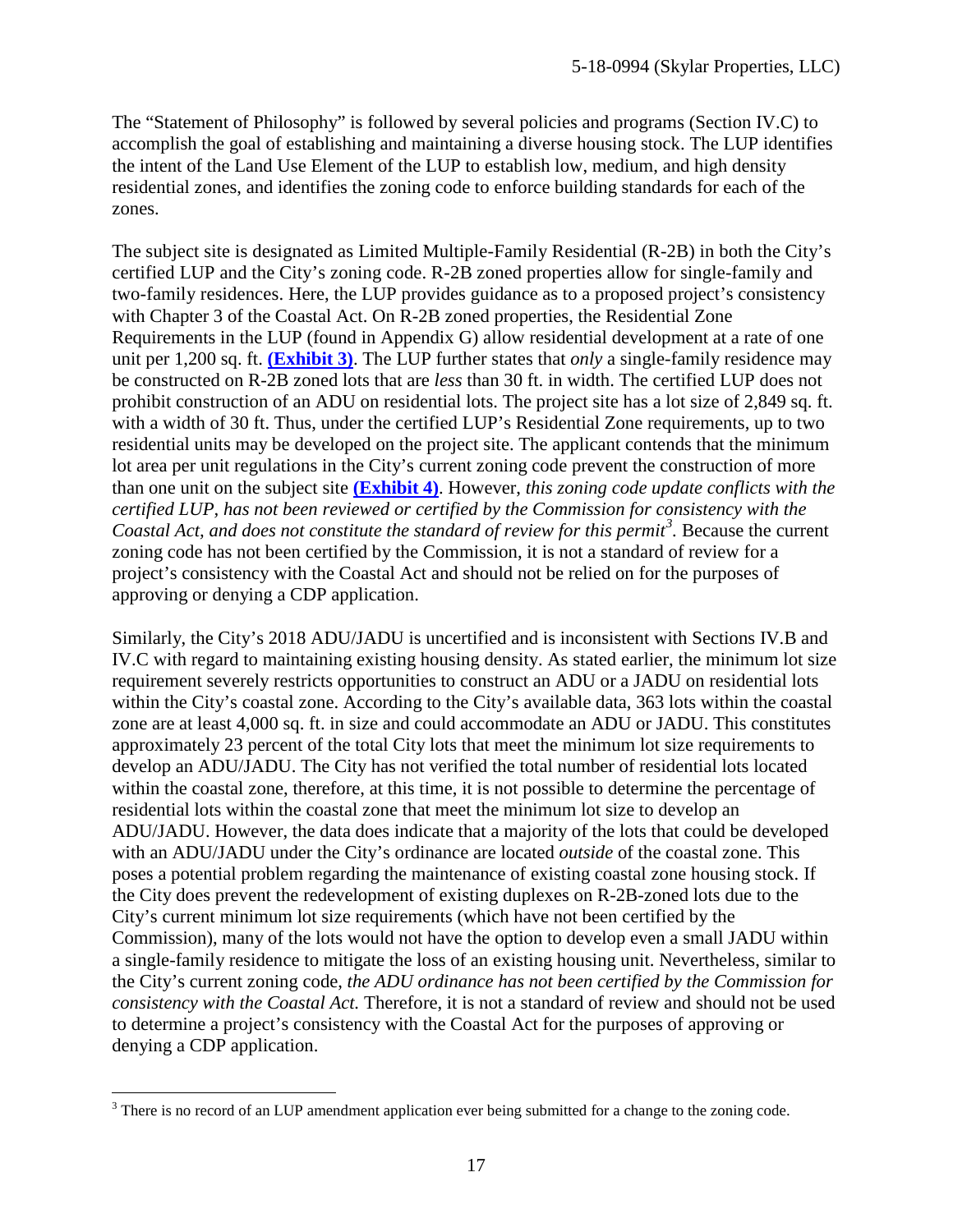These uncertified documents contradict the certified LUP policies, in particular the LUP's residential development standards (i.e. the minimum lot size per dwelling unit standards). In addition, the uncertified documents essentially force redevelopment that reduces the existing housing stock. In order to reconcile the discrepancies between the City's certified LUP and the City's uncertified zoning code, the City should submit a comprehensive LUP amendment. If the City does not elect to submit an LUP amendment to address the inconsistency between the residential development standards found in the certified LUP and the City's zoning code, the City should not apply the uncertified zoning code policies to prohibit development in the coastal zone that has otherwise been found to be consistent with the Coastal Act.

Long-term planning for concentration of development and encouragement of housing density and affordable housing should be done comprehensively through a City's LCP, as it is more difficult to do in a meaningful way on a project-by-project basis. However, until an LCP is developed that addresses the above-mentioned issues, the Commission must evaluate each project on a case-by-case basis to ensure that the project will not prejudice the ability for the City to develop an LCP that is consistent with the *Coastal Act*. In this case, the project, which proposes a reduction of existing residential units, is inconsistent with the certified LCP and could prejudice the ability for the City to develop an LCP that is consistent with the Coastal Act.

## <span id="page-17-0"></span>**F. ALTERNATIVES**

Denial of the proposed project will neither eliminate all economically beneficial or productive use of the applicant's property, nor unreasonably limit the owner's reasonable investment-backed expectations of significant economic value on the property. Alternatives to the proposed development exist. Among the possible alternative developments are the following (though this list is not intended to be, nor is it, comprehensive of all possible alternatives):

## **1. No project**

The applicant could retain the existing detached duplex without structural renovations that would require a CDP. No changes to the existing site conditions would result from the "no project" alternative. The extent to which these units would be affordable is unclear, as the owner could choose to rent the units at market rate. However, if rented, the two units would provide more housing opportunities for more people as compared to one single-family residence. In addition, development would continue to be concentrated in an already developed area that is well-served by public transportation and public amenities and does not appear to be threatened by sea level rise, thus, avoiding adverse impacts to coastal resources.

Under Section 30612 of the Coastal Act, if the Commission denies a permit to demolish a structure, the Commission must find, based on a preponderance of the evidence, that retaining the structure is "feasible." The project, as proposed by the applicant, includes demolition of two detached residential units and construction of a new single-family residence.

The residences were constructed in 1979, after the Coastal Act was passed. Commission staff was not able to locate a CDP for the construction of the duplex, so the existing structures may be unpermitted. However, the existing structures are approximately 39-40 years old, which is within the anticipated life of a residential structure (structures are typically expected to last for 75 years). The applicant has not provided any information to indicate that that it would not be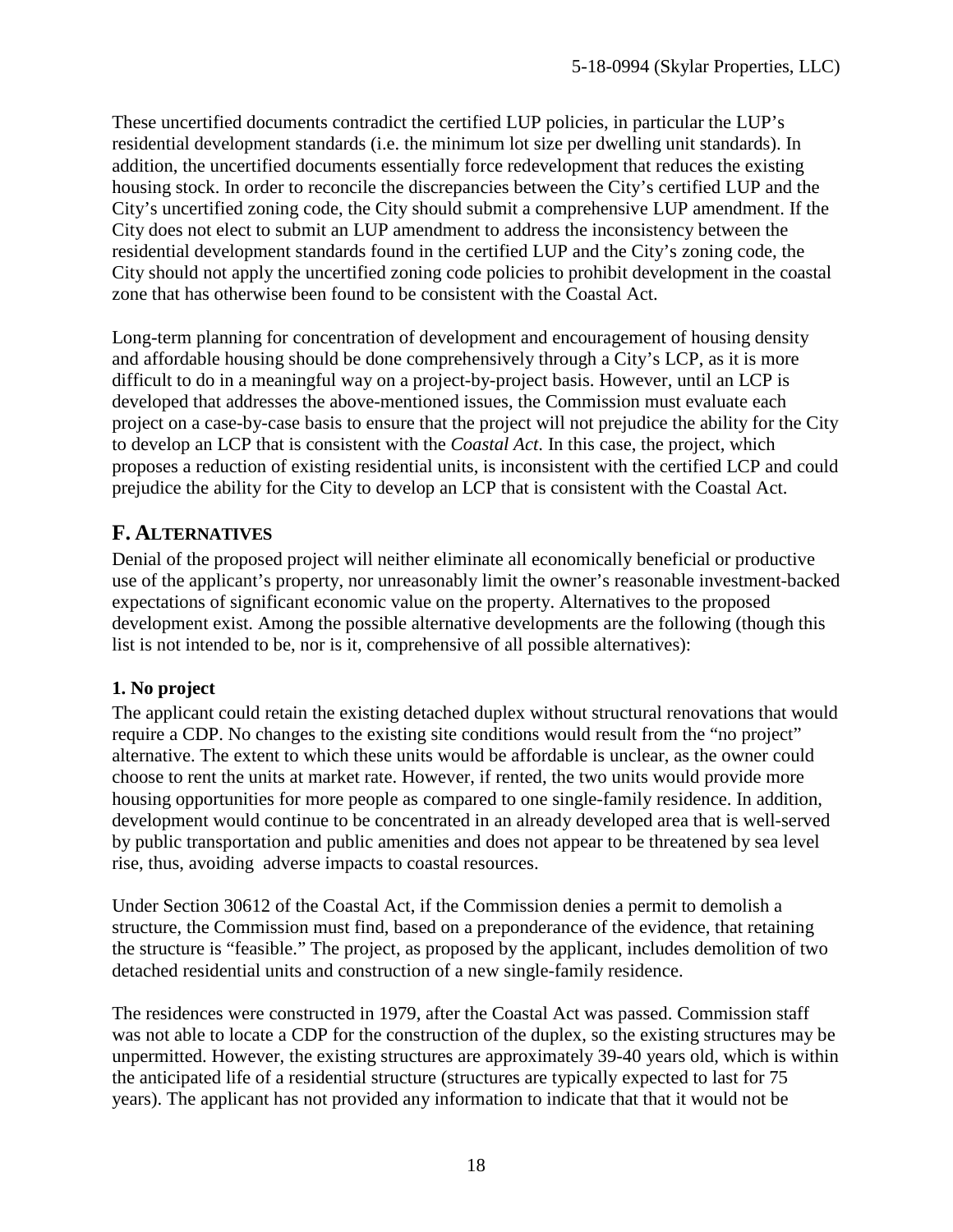feasible to retain the existing duplex . The project site is also not located in an inherently hazardous area (i.e. ocean-fronting; bluff-backing, nor does it appear that any local regulations require removal of the structure. Therefore, retention of the existing duplex is feasible, and the Commission is under no obligation to approve demolition of the existing structures based on the available information.

### **2**. **Construct a Duplex**

Alternatively, the applicant could demolish the existing residences and construct a new duplex. This alternative would retain two residential units on site. As stated previously, the project site consists of a 2,849 sq. ft. lot that is located in the R-2B zone. Under the Minimum Lot size per Dwelling Unit standards found in Appendix G of the certified LUP, the project site could accommodate up to two residential units. Therefore, a new duplex would be an allowable use under the certified LUP and could be found to be consistent with the Chapter 3 Coastal Act policies.

Construction of a duplex on the subject lot is consistent with the Coastal Act and is a viable alternative to the proposed single-family residence. Whereas denying the construction of a duplex on the lot based on the City's uncertified development standards (within its uncertified zoning code) for lots designated R2-B is not consistent with the City's certified LUP (which has been reviewed by the Commission for consistency with the Coastal Act, hence its certification) and therefore, cannot be found consistent with the Coastal Act at this time. As explained above, under the City's revised standards, only one dwelling unit could be developed per 1,750 sq. ft. in the R-2B zone and, thus, only one residential unit could be developed on the project site. However, because the City's zoning code changes have not been reviewed or certified for consistency with the Coastal Act by the Commission, they are not the standard of review for this project for the purposes of obtaining a CDP. If the City wishes to modify requirements of the certified LUP, it must first obtain Commission approval of those changes in an update or amendment to the certified LUP. Therefore, based on the evidence currently before the Commission, construction of a duplex is a potential alternative to the proposed project.

### **3. Construct a Single-Family Residence with an ADU/JADU**

Another potential alternative is construction of a single-family residence with a(n) ADU/JADU. Although ADUs cannot be considered as independent residential units, they offer additional housing units in areas that are impacted by the housing shortage. ADUs/JADUs are typically more affordable to rent because of their smaller size (JADUs in particular are no larger than 500 sq. ft. in size). These housing types are ideal for individuals or couples who may not otherwise be able to rent out larger units. Overall, ADUs and JADUs do accommodate individuals other than residents of the single-family residence, and can be considered as a mitigation measure to preserve the existing housing stock.

At the request of Commission staff, the applicant applied to the City for approval of a JADU in conjunction with the proposed single-family residence. The City denied the JADU proposal because the proposal was inconsistent with the City's uncertified 2018 ADU ordinance **[\(Exhibit](https://documents.coastal.ca.gov/reports/2019/7/w23a/w23a-7-2019-exhibits.pdf)  [7\)](https://documents.coastal.ca.gov/reports/2019/7/w23a/w23a-7-2019-exhibits.pdf)**. The ordinance restricts the development of ADUs and JADUs to residential lots at least 4,000 sq. ft. in size. This lot size requirement—which, again, has not been certified and is not the standard of review for this CDP application—severely restricts opportunities to construct an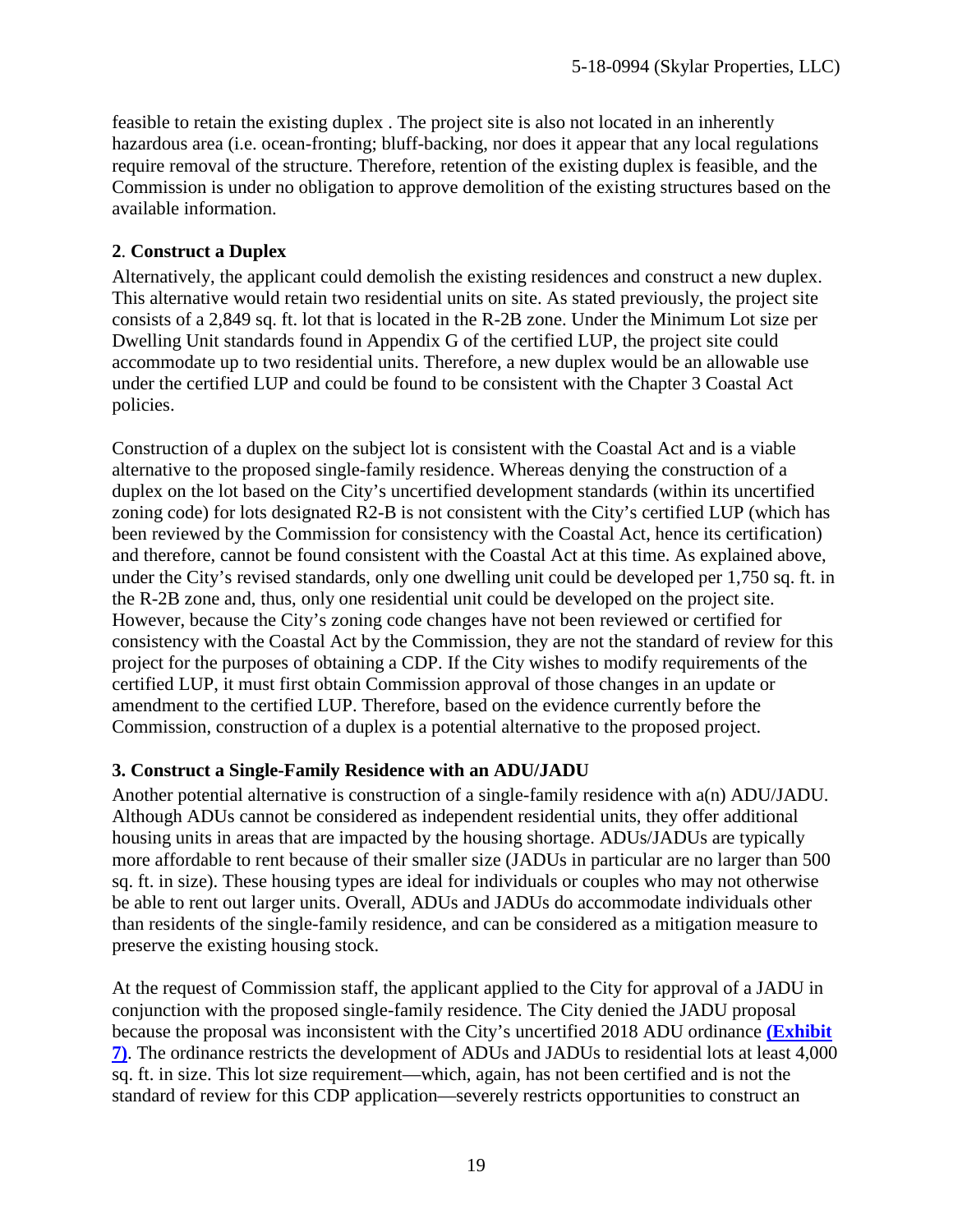ADU or a JADU on residential lots within the City's coastal zone, and poses a potential problem regarding the maintenance of existing coastal zone housing stock. The City's ADU ordinance means that many R-2B lots that, pursuant to the certified LUP, would allow for duplexes or ADUs, would not have the option to develop even a small JADU within a single-family residence to mitigate the loss of an existing housing unit. However, similar to the City's uncertified zoning code changes, the City's ADU ordinance has not been reviewed or certified for consistency with the Coastal Act by the Commission and, as such, the ADU ordinance cannot be used to prohibit development that is otherwise consistent with the Coastal Act and the certified LUP. Therefore, under the *certified* LUP standards, the construction of a single-family residence with a(n) ADU/JADU is a feasible alternative.

## <span id="page-19-0"></span>**G. CALIFORNIA ENVIRONMENTAL QUALITY ACT (CEQA)**

Section 13096 of Title 14 of the California Code of Regulations requires Commission approval of Coastal Development Permit applications to be supported by findings showing the approval, as conditioned, to be consistent with any applicable requirements of the California Environmental Quality Act (CEQA). Section 21080.5(d)(2)(A) of CEQA prohibits a proposed development from being approved if there are feasible alternatives or feasible mitigation measures available which would substantially lessen any significant adverse effect which the activity may have on the environment. The Commission's regulatory program for reviewing and granting CDPs has been certified by the Resources Secretary to be the functional equivalent of CEQA. (14 CCR § 15251(c).)

In this case, the City of Hermosa Beach is the lead agency and the Commission is a responsible agency for the purposes of CEQA. The City of Hermosa Beach determined that the proposed development is exempt under Section 15303(a), which exempts construction of a single-family residence in a residential zone from CEQA requirements.

As a responsible agency under CEQA, the Commission has determined that the proposed project, as conditioned, is not consistent with the development policies of the Coastal Act. As described above, the proposed project would have adverse environmental impacts. There are feasible alternatives or mitigation measures available, such as developing a new duplex on the site or by constructing a single-family residence with a Junior ADU. Therefore, the proposed project is not consistent with CEQA or the policies of the Coastal Act because feasible alternatives exist which would lessen significant adverse impacts that the proposed project would have on the environment. Therefore, the Commission denies the proposed project because of the availability of environmentally preferable alternatives.

In any event, CEQA does not apply to private projects that public agencies deny or disapprove. Pub. Res. Code § 21080(b)(5). Accordingly, because the Commission denied the proposed project, it is not required to adopt findings regarding mitigation measures or alternatives.